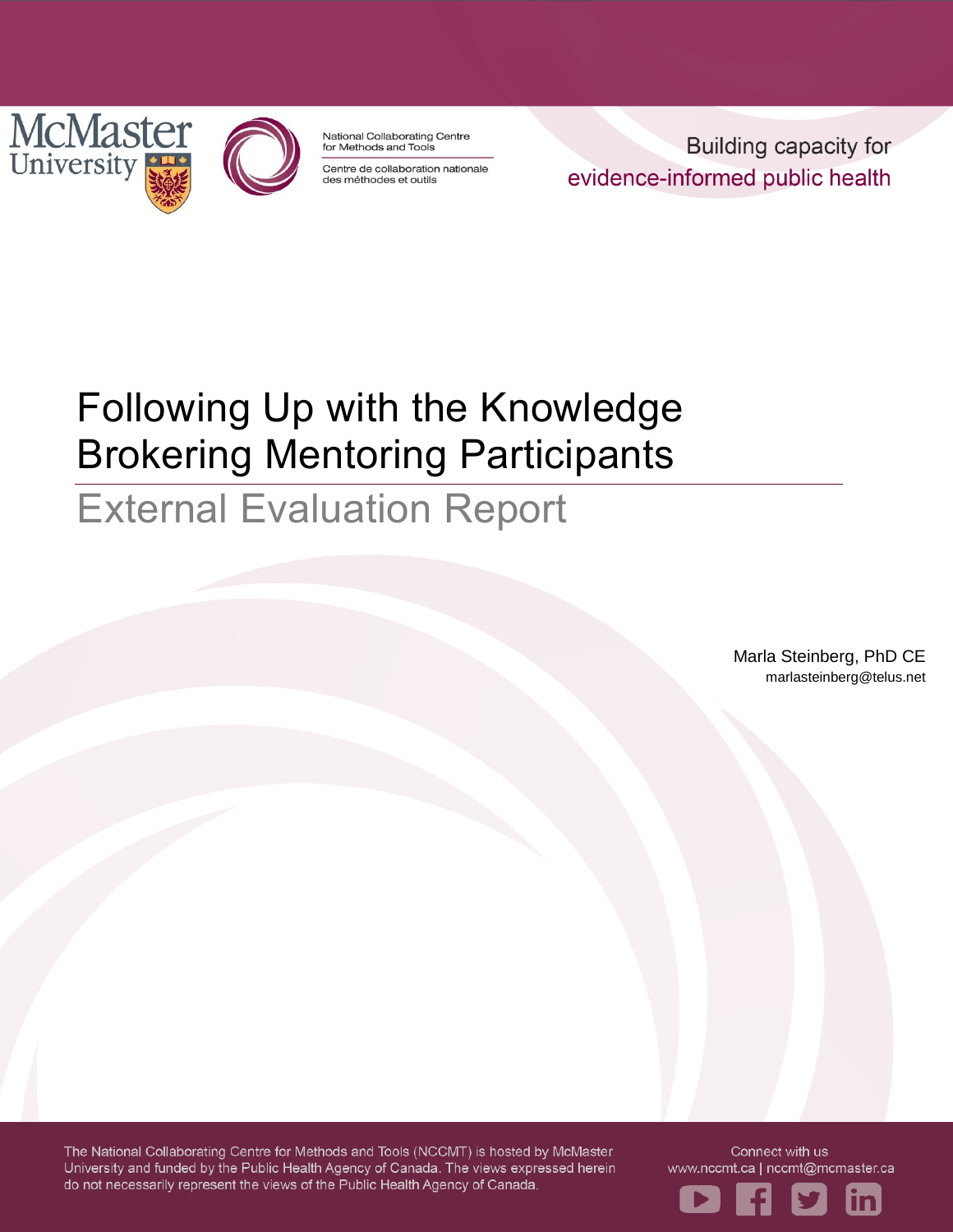# **Table of Contents**

| Health Units have created Organizational Supports for Knowledge Brokers or EIDM 10 |  |
|------------------------------------------------------------------------------------|--|
| The Program has created a Range of Impacts on Public Health Practice10             |  |
| What Would Have happened if Participants had not Taken the Training12              |  |
|                                                                                    |  |
|                                                                                    |  |
|                                                                                    |  |
|                                                                                    |  |
|                                                                                    |  |
|                                                                                    |  |
|                                                                                    |  |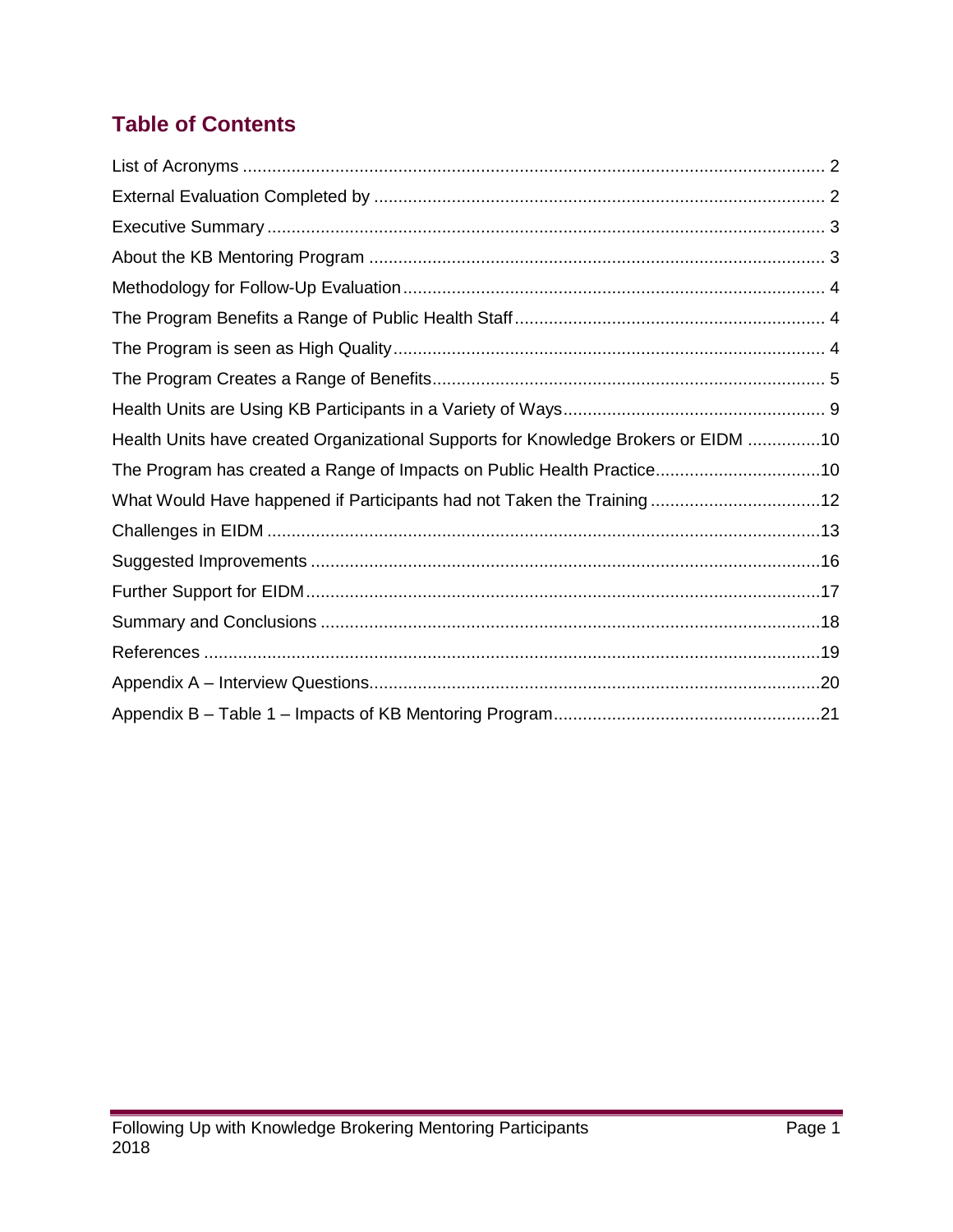## <span id="page-2-0"></span>**List of Acronyms**

- EIDM evidence-informed decision making
- KB knowledge brokering
- NCCMT National Collaborating Centre for Methods and Tools

#### <span id="page-2-1"></span>**External Evaluation Completed by**

Marla Steinberg, PhD CE

marlasteinberg@telus.net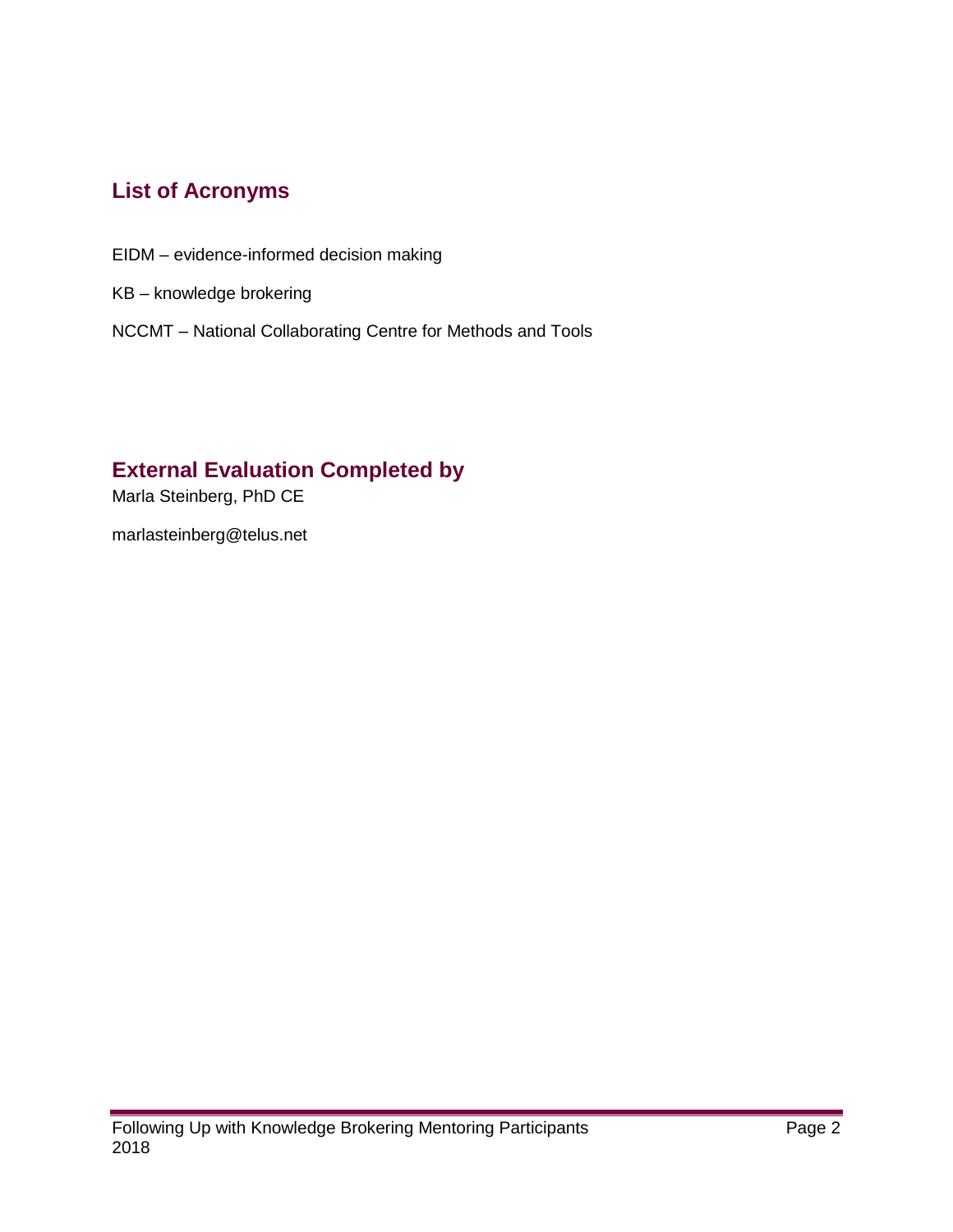#### <span id="page-3-0"></span>**Executive Summary**

This report documents the impact of the Knowledge Brokering (KB) Mentoring Program on four cohort 1 health units and one cohort 2 health unit. For cohort 1 health units, training was completed about 1.5 years ago. Cohort 2 participants are still engaged in the program, which began in January 2017. Twenty-five employees from five Ontario health units participated in half-hour phone interviews. Interviews were conducted with participants, managers and health unit executives.

The interviews revealed that the KB Mentoring Program was highly successful in increasing capacity for evidence-informed decision making (EIDM) and furthering EIDM practices. Participants reported a range of outcomes including increased confidence, knowledge and skills. The program was seen as instrumental in furthering the EIDM journeys of most of the health units. Because of the program, these five health units are now engaging in a range of evidence-based practices including conducting additional rapid reviews, requiring that evidence be included in developing initiatives, critically appraising evidence and doing more data-driven decision making.

The KB participants have been put to work in their respective health units in a variety of ways, in some cases taking on the evidence reviews for their departments or organizations, and in other cases acting as consultants. The KB Mentoring Program has led to further capacity building within the health units, either through the participants directly supporting the capacity building of other staff or through further engagement with NCCMT tools and resources. Many respondents believe the program created the impetus for change in their organizations or helped move the organization on its EIDM journey in a more consistent and efficient way. High praise was offered for the quality of the training.

Respondents mentioned a number of challenges in furthering their EIDM journeys, including additional supports that will be required. They also offered suggestions for how the KB Mentoring Program can be improved, including supporting organizations to operationalize the KB role.

## <span id="page-3-1"></span>**About the KB Mentoring Program**

Launched in 2014, the KB Mentoring Program was developed by the National Collaborating Centre for Methods and Tools (NCCMT) to advance the uptake and use of evidence-informed decision making (EIDM) in Canada within the public health sector. To date, two cohorts have been run. Cohort 1 ran from 2015 to 2016, and cohort 2 began in January 2017 and is still underway.

The program combines in-person and online support to train public health practitioners to develop knowledge and capacity in the theory and practice of EIDM. The training involves an initial EIDM organizational assessment using the Canadian Foundation for Healthcare Improvement's tool, *Is Research Working for You?* Health units then select participants for the training, which consists of 10 in-person training days spread out over three sessions; course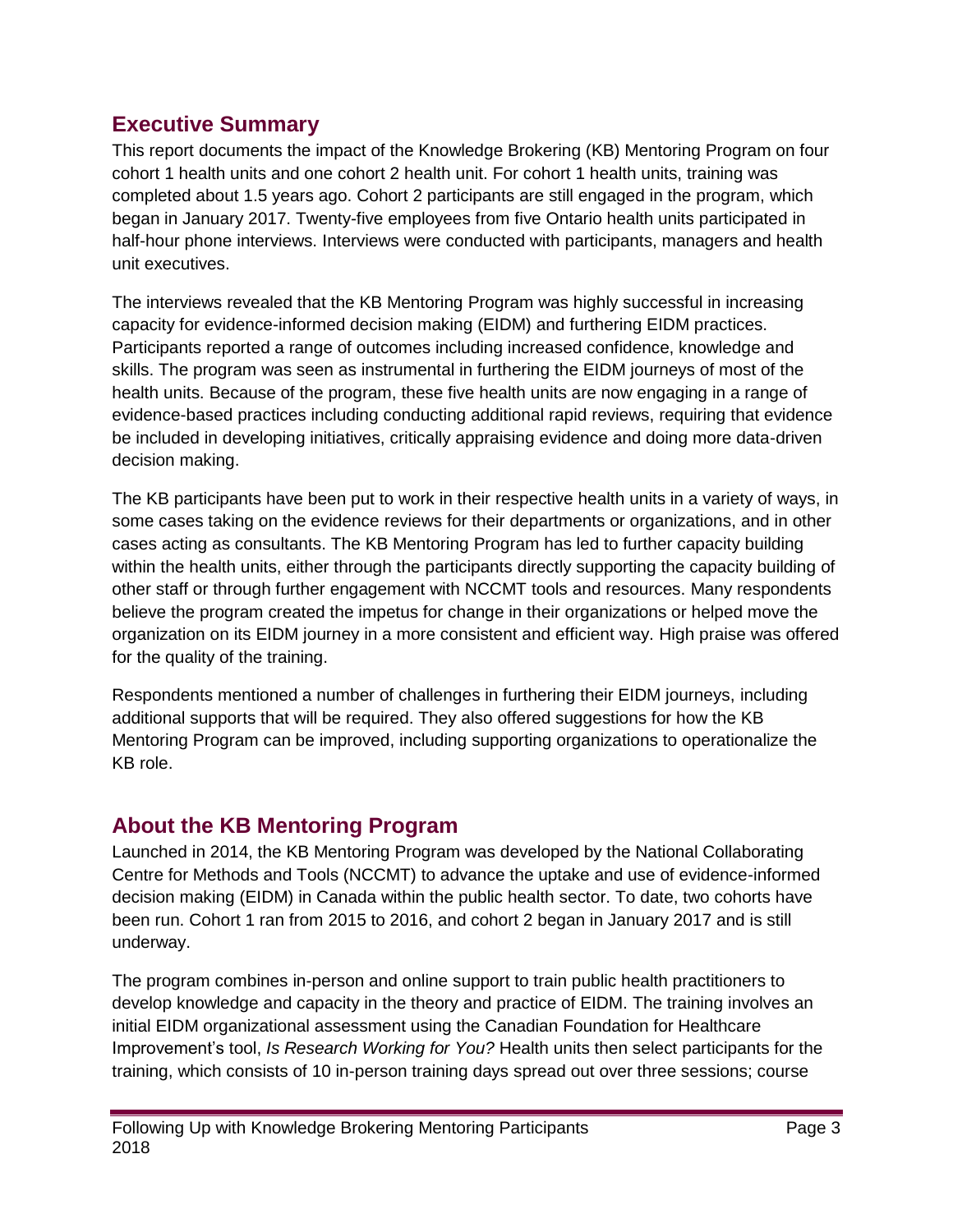readings; individual and group critical appraisal practice; monthly webinars; and the support of an EIDM mentor. As part of the program, each health unit conducts a rapid review.

The KB Mentoring Program has two objectives:

- 1. To assess and assist public health units in developing organizational capacity for EIDM, and
- 2. To build individual capacity of selected staff to function as "internal" knowledge brokers in EIDM practice.

## <span id="page-4-0"></span>**Methodology for Follow-Up Evaluation**

NCCMT staff contacted each cohort 1 health unit and asked about their willingness to participate in this follow-up evaluation. Four health units agreed and provided contact information for up to five individuals (participants and managers or executives). One of the cohort 2 units was also contacted and agreed to participate. The health units varied in size and are located throughout the province (north, east, central and west).

Half-hour phone interviews were conducted with 25 people. Seventeen people were participants in the KB Mentoring Program and eight people were managers or executives at the health units. The interview questions are provided in Appendix A and were reviewed and approved by NCCMT. All participants consented to tape recording the interviews and written transcripts were produced. The transcripts were analyzed using a general inductive approach (Thomas, 2006), which involved organizing the data into themes and sub-themes based on each area of inquiry. The remainder of this report presents the findings within each area of inquiry.

## <span id="page-4-1"></span>**The Program Benefits a Range of Public Health Staff**

A range of public health staff participated in the program and all reported benefits.

The following list identifies the positions of interview participants:

**Epidemiologist** Health dietician Health hazard specialists Health promoter Lead for environmental health and infectious diseases Lead for staff development

Librarian Program evaluator Project manager Public health inspector Public health nurse Rabies coordinator Research analyst

## <span id="page-4-2"></span>**The Program is Seen as High Quality**

Respondents made favourable comments about all aspects of the program, including the inperson sessions, the mentors, the interactional style, the rapid review, the webinars and interacting with other health units, as shown below.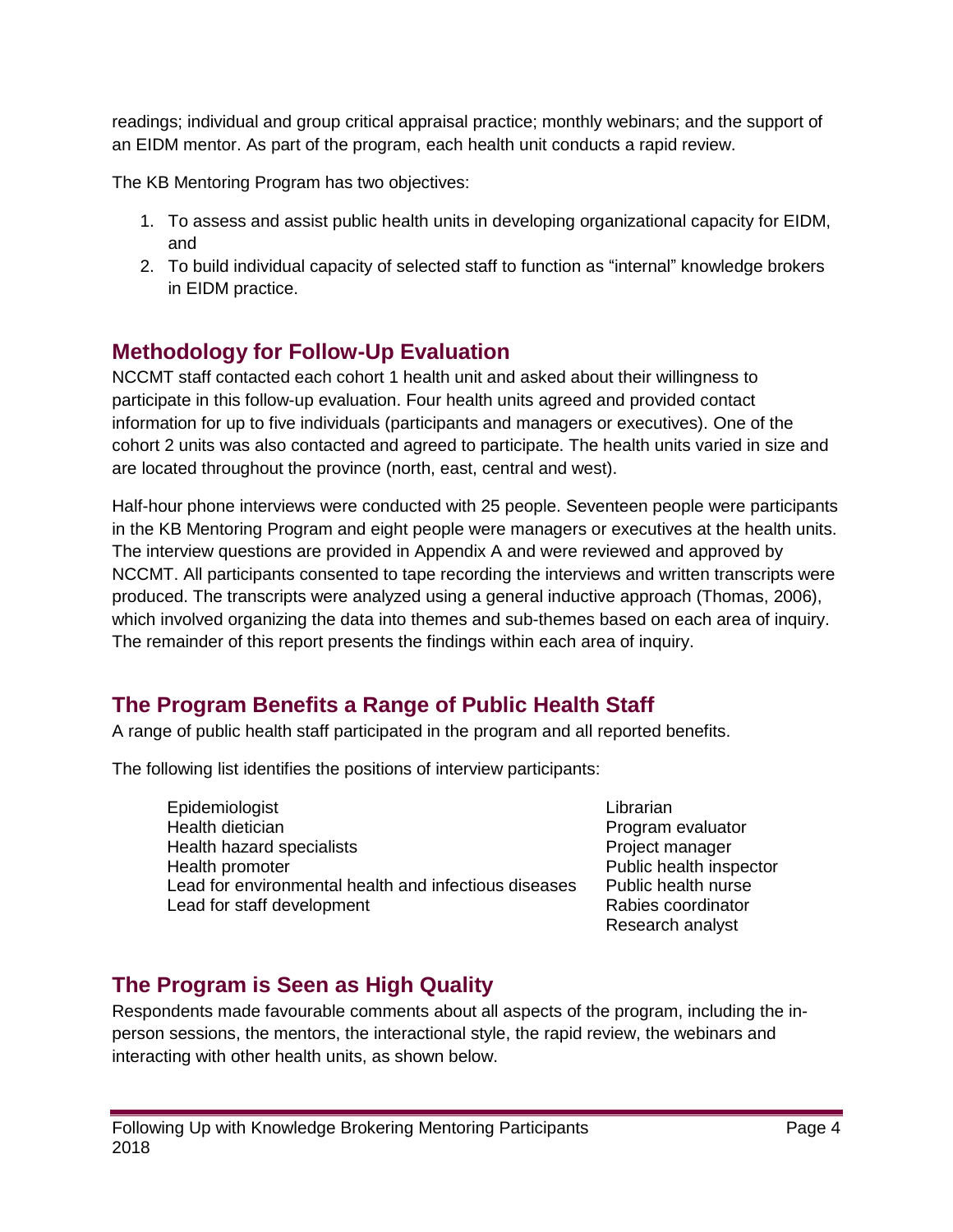| <b>Aspect of the</b>                                        | <b>Illustrative Excerpt</b>                                                                                                                                                                                                                                                                                                                                                                                                                                                                                                   |
|-------------------------------------------------------------|-------------------------------------------------------------------------------------------------------------------------------------------------------------------------------------------------------------------------------------------------------------------------------------------------------------------------------------------------------------------------------------------------------------------------------------------------------------------------------------------------------------------------------|
| program                                                     |                                                                                                                                                                                                                                                                                                                                                                                                                                                                                                                               |
| In-person days                                              | I think the training was very well done. It was nice to actually go to<br>Hamilton, to McMaster, to have the days concentrated on the training. I<br>mean, I suppose it was a lot all at once; it was full, but it wasn't<br>overwhelming or jam-packed.                                                                                                                                                                                                                                                                      |
| <b>Mentors</b>                                              | The mentors that we have at NCCMT have been fantastic. They<br>understand the reality of the environment we work in and can explain<br>stuff and be clear and explicit. We've been able to contact our mentors<br>when there's ever been an issue and sort of been left hanging. They've<br>been very responsive. It's been great, so if that could be reflected to<br>them to sort of keep doing what they're doing in terms of their<br>responsiveness and that their mentorship role has been really, really<br>effective. |
| Interactional style                                         | There's a lot of opportunity for dialogue and asking questions; it was<br>formal but informal in nature.                                                                                                                                                                                                                                                                                                                                                                                                                      |
| Webinars                                                    | so have the webinars, or just doing the practice. That's the best way<br>to learn, by trying different topics and different tools and doing it<br>independently and coming to this group and talking about it.                                                                                                                                                                                                                                                                                                                |
| <b>Rapid review</b>                                         | I would say what I found the most helpful was doing the critical<br>appraisal and doing that on an ongoing basis, within the face-to-face<br>time but outside in our smaller group setting as well. I found that to be<br>probably the most helpful part of it.                                                                                                                                                                                                                                                               |
| Able to<br>accommodate a<br>variety of<br>experience levels | I think the training was great. I loved it. I thought it was fantastic. I've<br>talked to other health units and been encouraging them to go, so I'm a<br>big champion of it. I don't know how it could have changed. I thought it<br>was great. I thought it was great how they incorporated every skill level,<br>like we had one person on our team who had zero background in<br>research and she came out of it with skills and more understanding. It<br>was really for all levels and I thought it was fantastic.      |
| Interacting with<br>other health units                      | And you're also in a cohort with other health units and you get to learn<br>other perspectives from people other than your immediate co-workers,<br>which I find very valuable as well.                                                                                                                                                                                                                                                                                                                                       |
| Small group work                                            | I think the combination of hands-on, audiovisual and kind of one-on-<br>onethe instructors kind of split us up into smaller groups—that really<br>helped as well. So a big combination. You can tell that they've taken<br>evidence-informed teaching styles and really implemented that into the<br>program.                                                                                                                                                                                                                 |

## <span id="page-5-0"></span>**The Program Creates a Range of Benefits**

Participants, managers and executives mentioned a range of outcomes that resulted from the program. Table 1 in Appendix 2 outlines all the outcomes mentioned and provides sample quotes. The most frequently mentioned outcomes are listed below.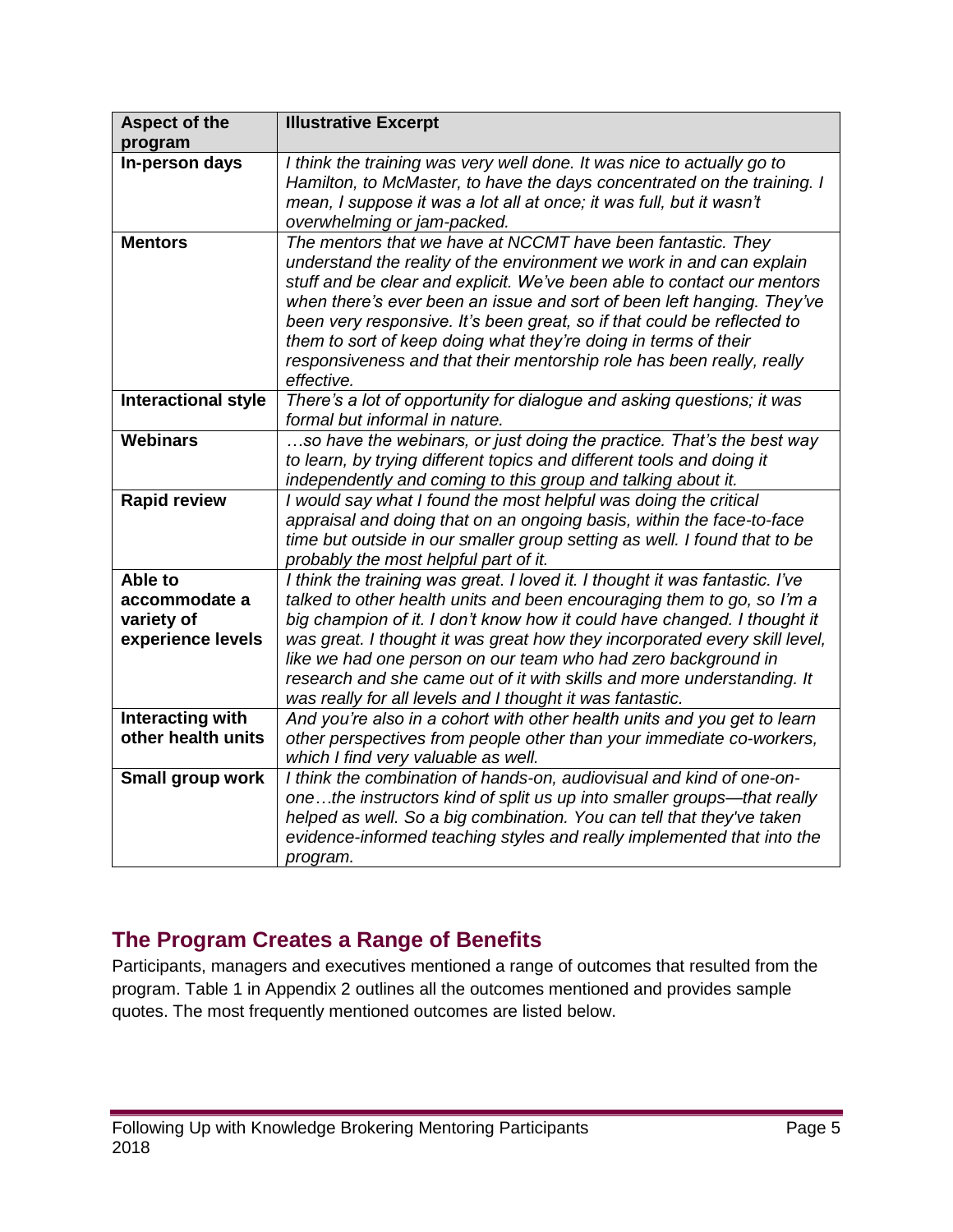|           | <b>Impacts on Individuals</b>                  |           | <b>Impacts on Organizations</b>              |           | <b>Impacts on NCCMT</b> |
|-----------|------------------------------------------------|-----------|----------------------------------------------|-----------|-------------------------|
|           | Increased confidence to                        | $\bullet$ | Creating the impetus for                     | $\bullet$ | Enhanced relationships  |
|           | do EIDM                                        |           | moving forward with                          |           | with NCCMT              |
| $\bullet$ | Increased knowledge and                        |           | <b>EIDM</b>                                  |           |                         |
|           | skills, especially about                       | $\bullet$ | Enhanced team work                           |           |                         |
|           | how to critically appraise                     |           | Increased efficiency of                      |           |                         |
|           | research evidence and<br>about NCCMT tools and |           | <b>EIDM</b> practices                        |           |                         |
|           | resources                                      |           | More buy-in or raised the<br>profile of EIDM |           |                         |

Across these common outcomes, we see impacts on participants (e.g., increased confidence, knowledge and skills), impacts on the organizations (e.g., more efficient processes, more cohesive teams and more support for EIDM) and impacts on NCCMT. While these impacts speak to the success of program objectives, building individual capacity and developing organizational capacity, as will be discussed later, the program seems to have had more success in building individual capacity.

A number of examples were offered of specific ways the program has supported evidence-informed practice.

One person talked about transforming her service through the routine collection of data:

*I inherited a program that was very much regulatedbased—this is what we have to do regardless of whether we have evidence to support it or not, and a lot of what we do is not evidence-supported. I may not always get evidence, but the absence of data is something we also have to accept. I think that's something we have as trained management, is that the absence of data doesn't mean that the program didn't work, it just means that there isn't data to say one way or the other, and that's valid, that's valid information that they didn't appreciate before.*

*I think the biggest thing is the new lens that I have for appraisal and assessing the quality of research. That for me is definitely something that has been a take-away and something that's new for me. When I go to write something, I'm reading evidence with a new sort of skillset.* – KB Participant

*I think what it's done is it's increased consistency and, I would say, elevated the importance and understanding for people about the use of evidence and really, what is good evidence, what are we looking at? And also being more critical about it, not just, oh, I found something on Google. – KB Participant*

*Let's pick rabies vaccine locations in our community. So, operationally, we used to only have vaccine located at our central office, and then when a doctor would call and ask for it we would have to deliver it to that doctor's location. Sometimes some of our doctors' offices are two hours away from our central office, and this phone call could happen at two in the morning. So assessing where these calls were coming from and where we were delivering from, we ended up putting vaccine in all of our offices and in three of our*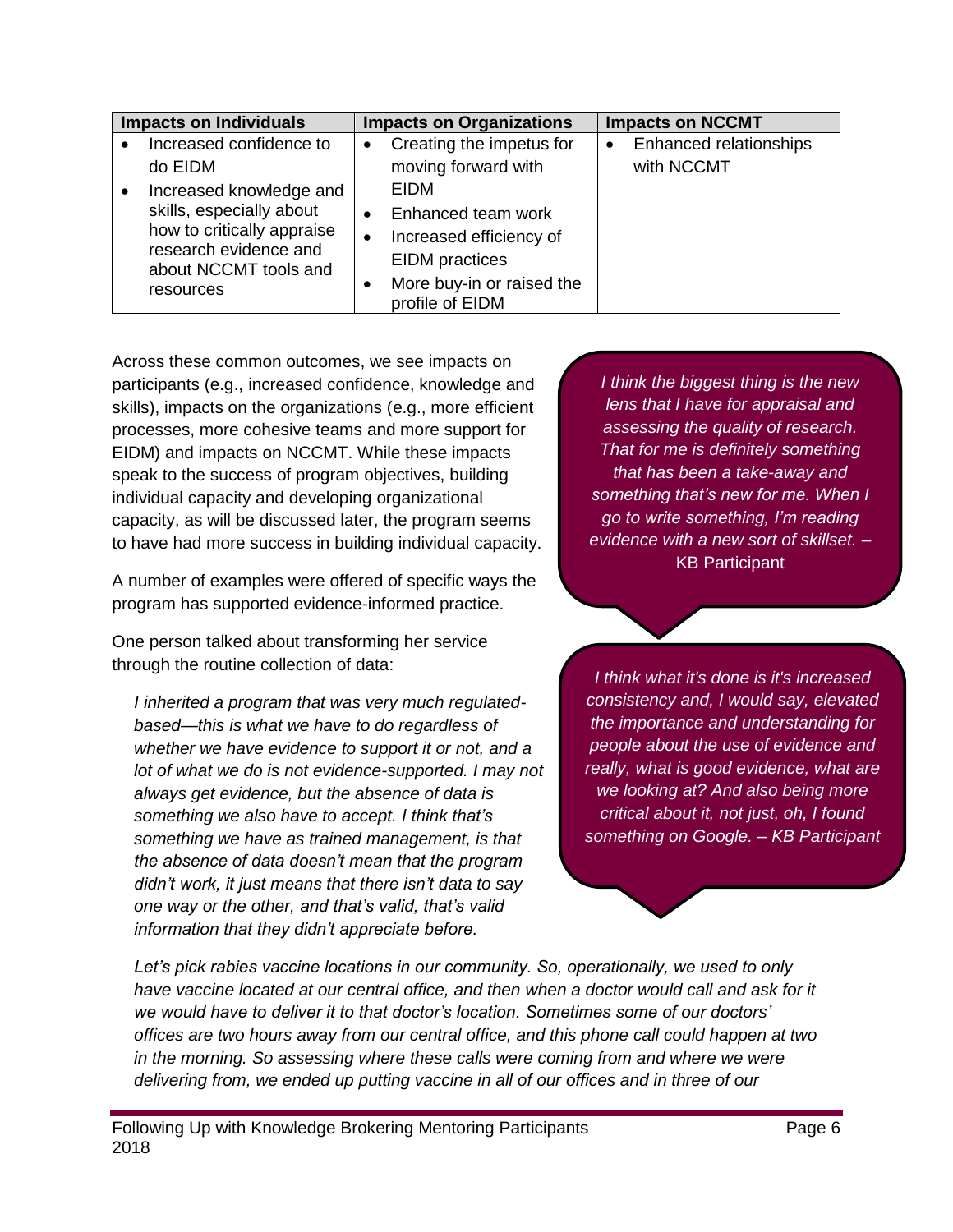*hospitals. And I'm just evaluating our data now, and based on where we delivered and the time of day, I'm going to be choosing in 2018 to put vaccine in another one of my hospitals, because I have 33 deliveries to one hospital after-hours, which required inspectors to deliver vaccine on weekends or at night time. Whereas we didn't have this information before. We just knew…We didn't even know how much vaccine we were delivering, we really didn't track any of it.*

*But now I can see exactly where it is, what time of day it's going out, who is using it, who is delivering it, so I can minimize the cost of our staff hours and our time and kilometres, as well as waste of resources. I also don't want to put vaccines in a location where there is not a high demand because if it expires I can't take it back and it's very expensive. So I only want to put it in a place where I know it has sufficient rotation. So there are a couple of different factors and I have that data to really tell me where in the community I need it, and where I don't need it.* 

*At the end of every year I evaluate the practice by looking at the hard numbers. I'm actually doing that right now. I can tell you what works and what didn't work, and then we can think of what needs to change and what do we keep on doing? And I can go to management and say I have proof that what we're doing is working, as opposed to just randomly guessing or doing it because we've always done it.* 

*I'm actually working on a document right now to take all my data and put it in a report form and say this is the data that I've collected for the last three years, and the quality of that has improved every year as well. So the quality of data has improved, and then our practices have changed over the course of the three years, and I'm going to take a draft form of this to management and say, can this be my EIDM present this year, and can I get support for writing it? –* KB Participant

Another respondent talked about a full transformation of practice:

*I think it has transformed my program completely. Not my department because I don't work with all the other departments, but just having the mindset that I can't just come up with an idea and say, oh, let's just do this on the program and let's put all of our initiatives into communicating with our partners this way. As opposed to now, I'm thinking, well, let's do a quick overview, let's talk to the mental health units, let's see if anyone else has tried this before, let's see if we can get any evidence to support or suggest one way of doing this or another, and then moving forward, going into it saying, having the mindset of: I want to track how this does so that I can assess this and then use that evidence to determine whether I want to continue on with this practice or not. It's just more kind of making every single thing that I do a little mini case study. –* KB Participant

A third participant provided an example of being more critical when reviewing literature:

*So, recently, I've been taking my team through some literature on e-cigarettes, and the trends and what are some effective strategies to reduce e-cigarette use among youth. We*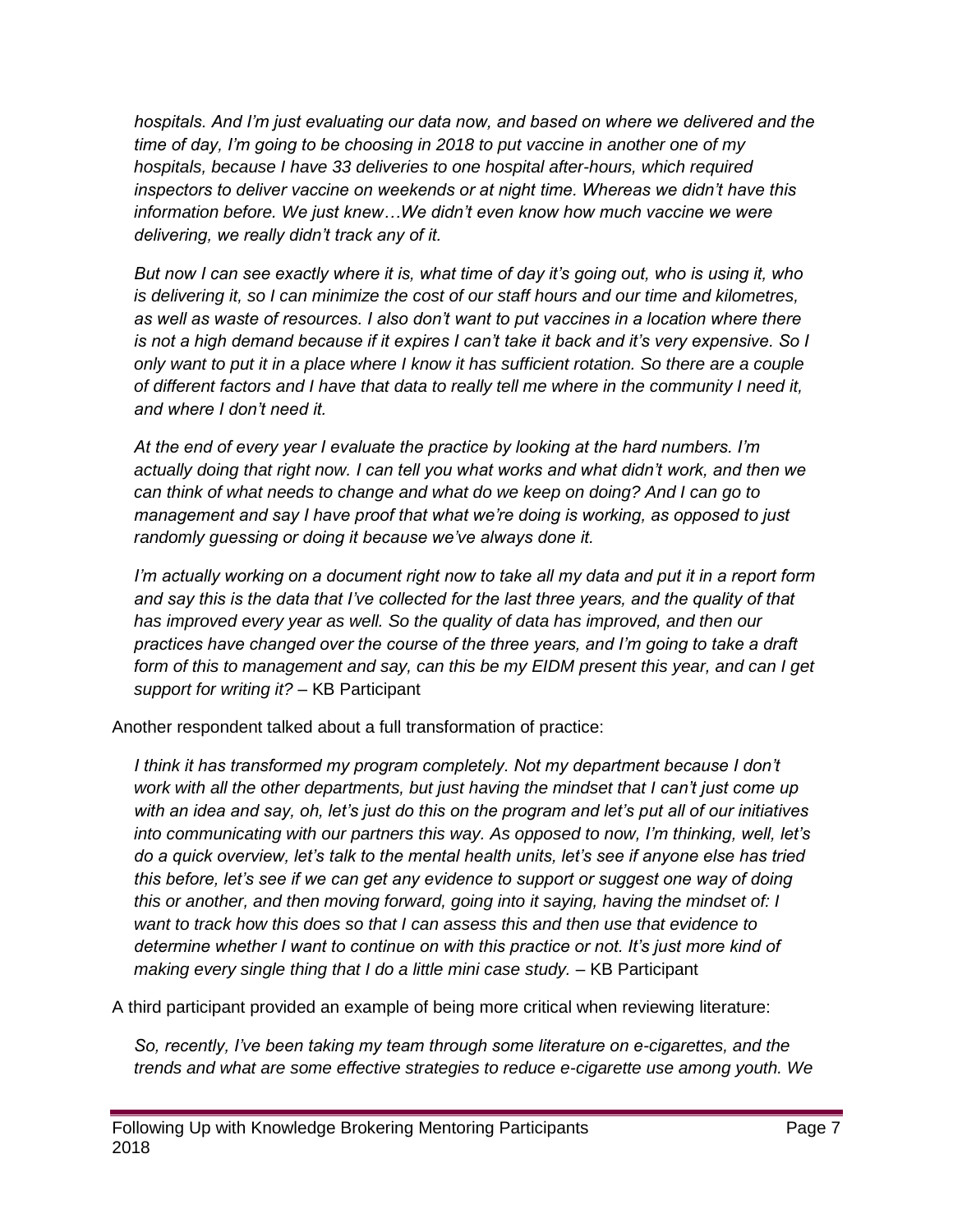*did a lit review and we came with about 21 articles, and so we used some of those critique tools.*

Interviewer: The critical appraisal…

*Yeah, yeah.*

Interviewer: Okay. And what resulted from doing the critical appraisal?

*Just a greater awareness of staff to not just take every paper at face value. Just because it's peer reviewed doesn't…you know…what does it actually mean? –* KB Participant

Participants came to the program with a range of previous experience. Some had been doing EIDM in their jobs already, some had been doing aspects of EIDM and others were new to the concepts and practices. While everyone mentioned that they learned about EIDM through the program, those with little prior knowledge and those with extensive prior knowledge found the program was less able to meet their needs. One of the novices, for example, felt that the training was not sufficient to create proficiency:

*I feel that it was very brief overview and orientation to these steps, so I in no way felt proficient in any of them so I could say that I now have skills in any of those steps. I am now aware of them and I have appreciation of the complexities of these, but I don't think I am skilled in any of them. –* Novice KB Participant

One of the more experienced participants wanted the training to explore certain topics more indepth:

*Yeah, it's hard to say you know, I think that going into it I didn't really have any expectations, I didn't really know what to expect, but I thought that we could have made it a little more intense…I think we were being careful not to overwhelm participants with the demand of work, giving enough time for discussion, but I think it could have been a little more meaty with some of the aspects of going through, with certain aspects of critical appraisal. Not everyone had the same understanding of stats in general and some of the research methodology, so I think that they tried to keep it as high level as possible, not to make it too confusing. Maybe it's just because of my background, but I would have liked to have maybe gone a little more in depth in some of the more finer aspects, more complex aspects of appraising some of the evidence. –* KB Participant

A manager suggested that the training should be tailored to people with different levels of prior experience:

*If there's any potential to tailor the training to the level at which the individual is entering the program, because, as I said, we had a really wide-ranging six individuals, from one who had a lot of competence already around EIDM to several who had none. And so the several who had none I think felt it was a really steep learning curve, and even when they finished they didn't feel, even at the full mentoring program they didn't feel a lot of confidence, and perhaps still don't. I'm not sure, but I didn't feel a lot of confidence in*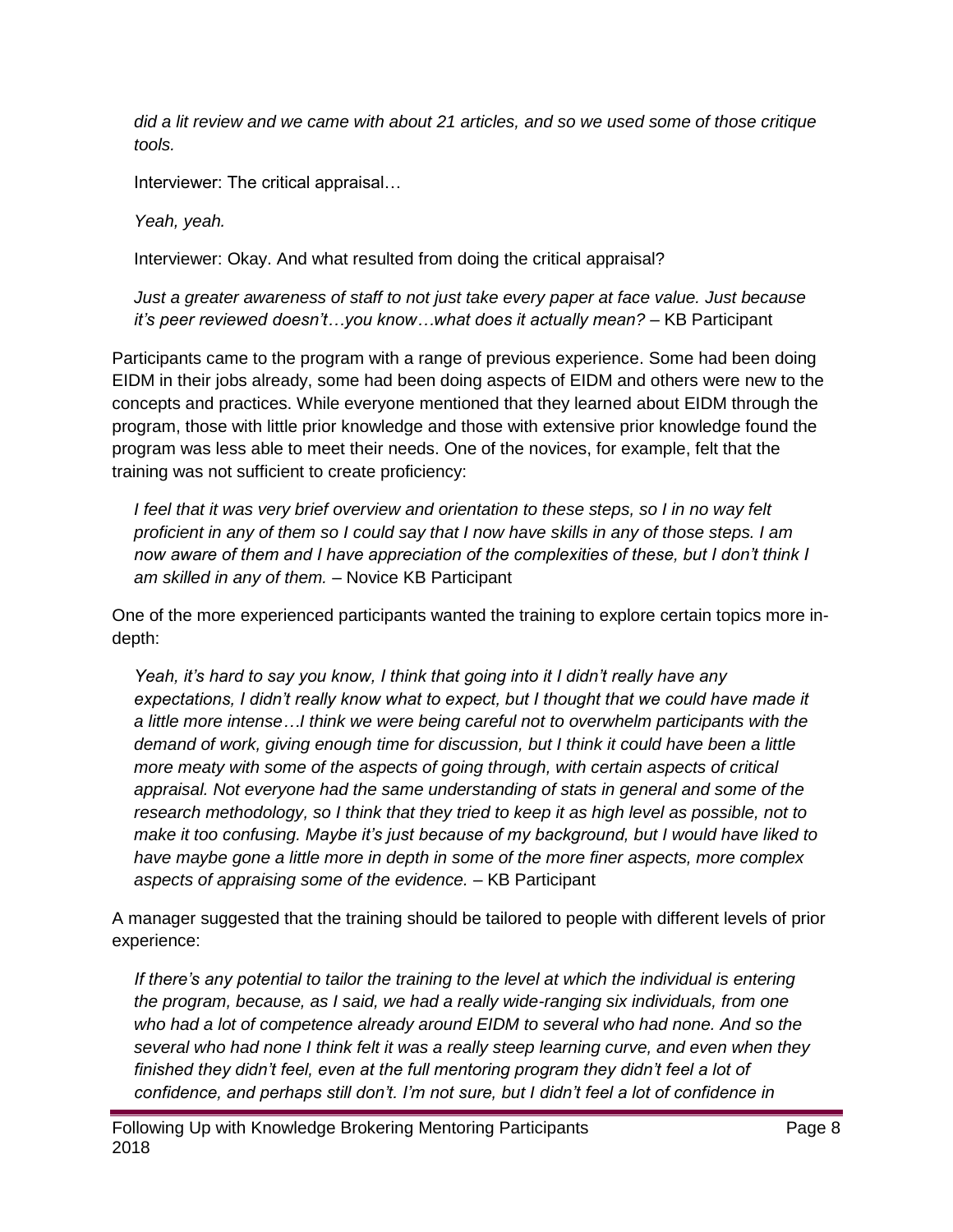*being this EIDM consultant for their departments. Whereas the one who already knew a lot, it was still worthwhile, but she probably didn't get nearly as much out of it as she could have if it was sort of like EIDM 2.0. –* Manager

Many respondents mentioned impacts at the organizational level, however this was not true of all health units. For example:

*We have a large organization. We have 315 employees. So to be completely honest with you, I don't think that it made a huge difference for the organization because four people is not sufficient to make things different at an organizational level. Overall it was valuable for those individuals to be part of the training and they all learned and gained something out of this training opportunity. And there were also four managers, so they were able to use this training for their teams. But outside of that, on a larger scale, the organization needs to train more people to make change at the organizational level. –* KB Participant

Even for health units that were able to operationalize the KB role and functions, this did not happen directly after the training was completed; it took time. Most people mentioned that the new foundational standards being brought in Ontario helped move EIDM along.

## <span id="page-9-0"></span>**Health Units are Using KB Participants in a Variety of Ways**

The health units chose different ways to operationalize the KB role. The different strategies involve combinations of capacity building for all staff on EIDM (usually by using NCCMT training modules or in-house training), consultation on any of the seven steps, or being responsible for conducting literature searches and reviews.

The KB participants are also being used in a variety of other ways, including the following:

- Acting as champion
- Consulting on new tools like a planning and evaluation framework
- Creating tools/structures
- Creating research summaries
- Developing criteria for when more extensive review is needed
- Facilitating additional KB mentoring cohorts
- Running journal clubs
- Acting as mentor
- Gathering evidence to develop an EIDM strategy or leading the development of an EIDM plan

As one KB participant mentioned:

*Part of my role is not only to support other people in doing it, but also to support the organization in setting* 

*I've taken on sort of a champion role my position, so yes, I've been able to share any opportunity that I can get. For example, two weeks ago we had a division day where we talked about what we are doing in our programs. I of course talked about evidenceinformed decision making and why we're focusing on certain areas and how we've used evidence to guide us there, so any opportunity that I can use to reinforce this idea, I take that opportunity.* – KB Participant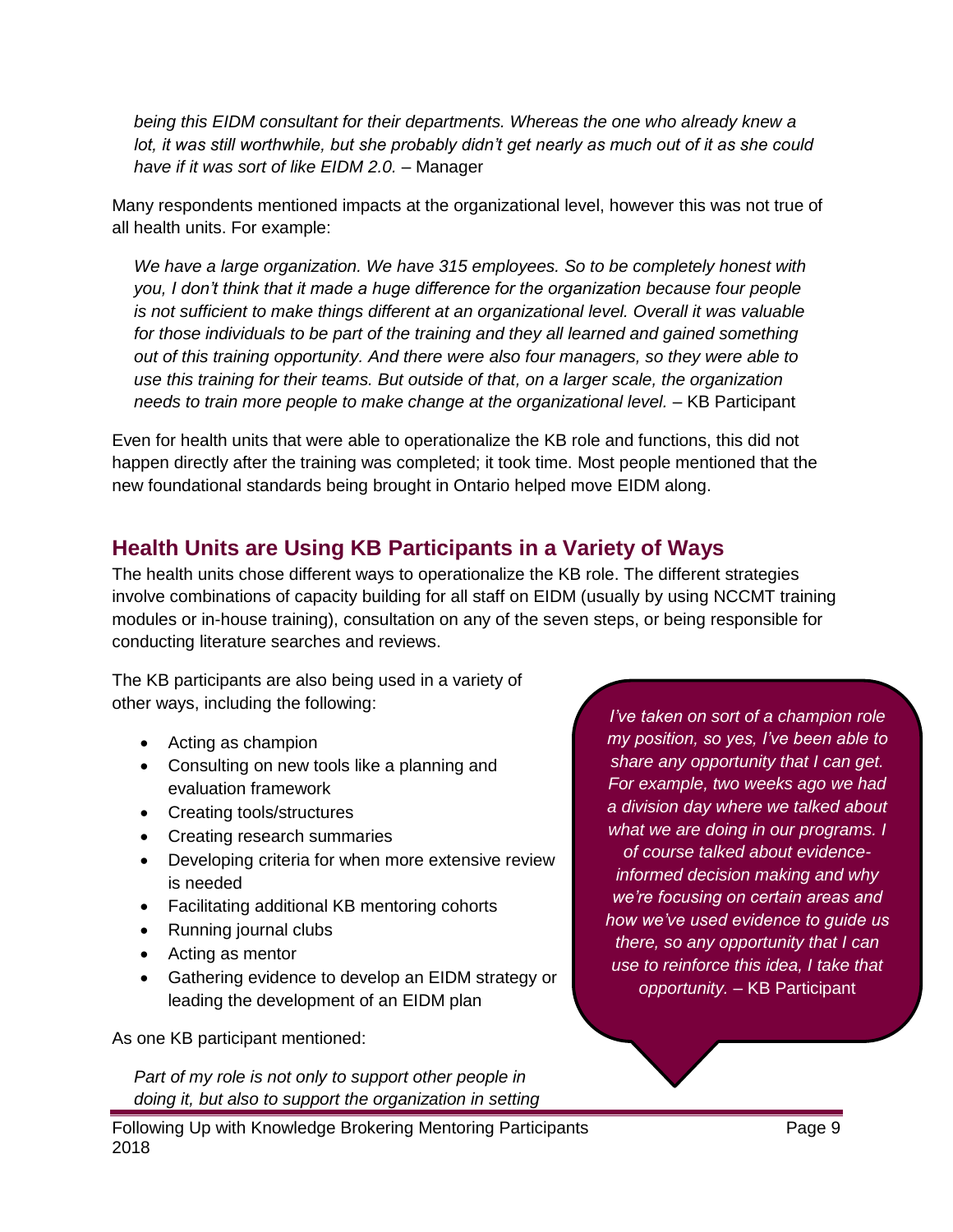*up sort of the structures needed to do it. We have a program planning cycle and it was my role to help design that and implement it and get feedback and then tweak it, so some of the processes and policies for our organization. That was also my role before, so it helped me do that work better.* – KB Participant

Not all the health units were able to develop a plan for how they will operationalize the KB role. Three health units mentioned specific plans, frameworks or strategies, while a fourth health unit is planning additional training for all staff.

# <span id="page-10-0"></span>**Health Units Have Created Organizational Supports for Knowledge Brokers or EIDM**

While three health units have specifically developed organizational frameworks for EIDM, other organizational supports were also mentioned, including the following:

- Journal clubs
- Funding new positions
- Annual EIDM work plans
- Standing agenda items on team meetings
- Creating new teams or committees
- Protected time for EIDM and training

# <span id="page-10-1"></span>**The Program Has Created a Range of Impacts on Public Health Practice**

One of the richest areas of inquiry focused on how participants' practices have changed because of the KB Mentoring Program. The most frequently mentioned impact on public health practice was **being more critical about the evidence**, as illustrated in the following excerpt from a public health practitioner:

*Apart from the journal club, I talked about how we're changing our programs or how we're flushing out our program cycle in terms of making better implementation decisions...like even just the other day, I had a staff person share—it was a dietician and dieticians within their community tend to be on top of things in terms of evidence, and so what comes to them is already typically pretty good—anyway, so we had a dietician who read some really interesting single studies and she wanted to share it with her network within the community. We have a group of people who come together to support healthy eating and they do train-the-trainer courses, and so she wanted to share it. Right away I was able to quickly say, "Well let's pause for a minute and appraise this and then if it's any good, summarize the key points that are going to be relevant to those people and then we'll share it." So just the ability to react in the way I did, to recognize that—you know, I wouldn't have done that if I hadn't been part of the KB mentoring. I would have said, "Sure that looks interesting, share it"; so to be able to frame it and contextualize the research studies properly is directly attributable to that, to the mentoring program.* – KB Participant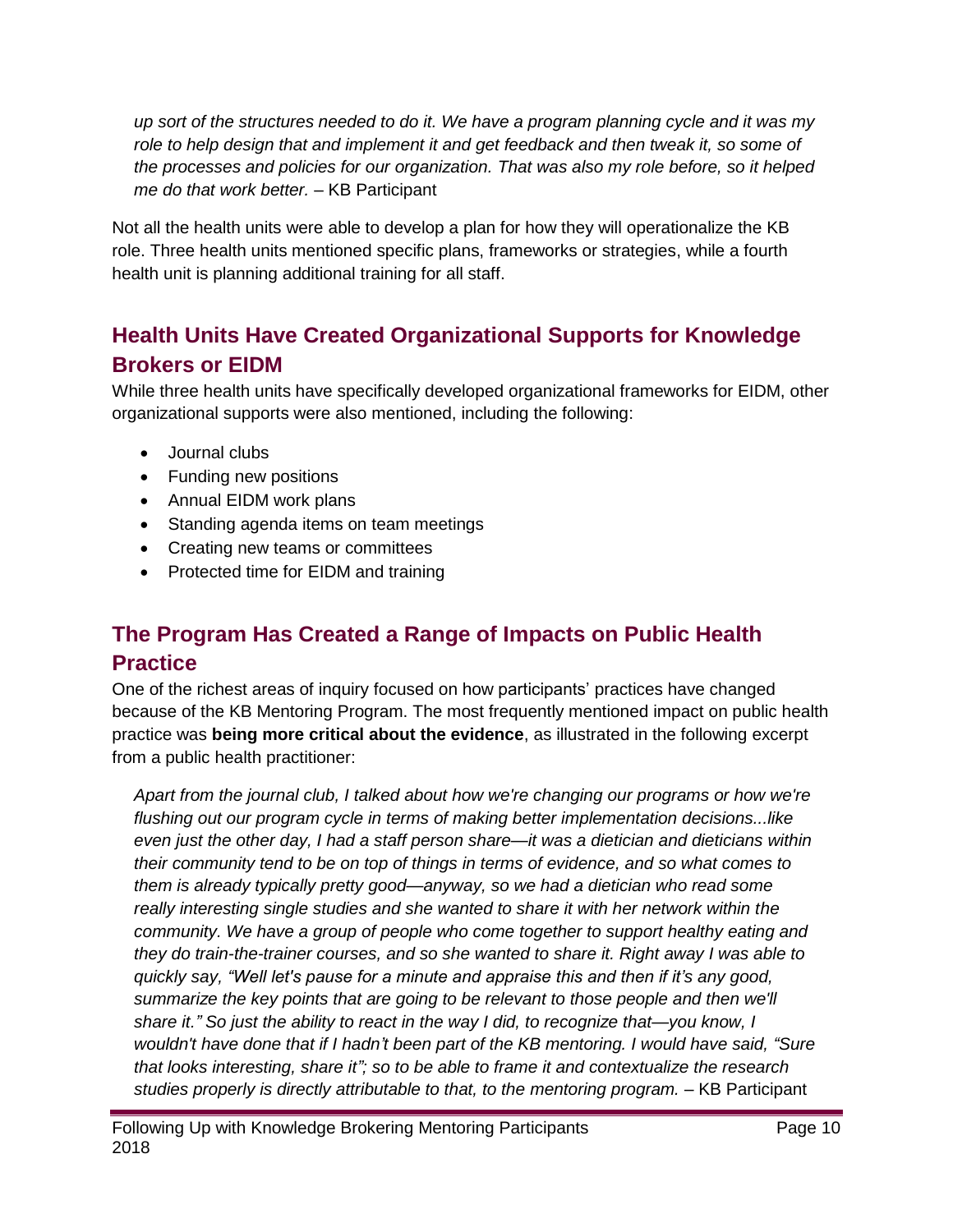The full range of changes to practice are shown below, along with sample quotes. Most reflect the search and appraise stages of EIDM.

| Impact                        | <b>Illustrative Excerpt</b>                                            |
|-------------------------------|------------------------------------------------------------------------|
| <b>Asking for</b>             | and so being involved in sort of advocating that—why do we             |
| evidence/questioning          | want to do this, is this the best thing for program planning and       |
| evidence                      | then evaluating, you know, on a daily basis why are we doing it        |
|                               | this way. So questioning practice, I've been the one sitting at the    |
|                               | table who does that.                                                   |
|                               |                                                                        |
|                               | so now I'm saying, "Actually before we talk about that, let's,         |
|                               | how about you critically appraise that and then we'll talk about       |
|                               | it," or whatever.                                                      |
| <b>Begin searches with</b>    | I was not as familiar with the 6S pyramid before we started. So I      |
| guidelines                    | always tended to start my searches at a systematic review level        |
|                               | and I never really spent the time with the guidelines. So that         |
|                               | changed.                                                               |
|                               | Interviewer: So now when you go to do a review, do you start           |
|                               | with guidelines?                                                       |
|                               | I do. I do. First to see if there is one, yes. I do tend to start with |
|                               | the guidelines.                                                        |
| <b>Consider local context</b> | And then the other piece of it that we really take into                |
|                               | consideration is the local context of what's going on and what         |
|                               | the needs are.                                                         |
| <b>Critically appraise</b>    | I'm a little slower to jump into different programming. I would say    |
|                               | I'm a little more critical. Before, when I would look at research or   |
|                               | maybe some best practices or different programs at other health        |
|                               | units, I would kind of just go off of, okay, was this evaluated,       |
|                               | does it seem like it would be relevant and easily put into place       |
|                               | here in [X]. But I really didn't look at what was the research         |
|                               | behind it, was it evidence informed. And I would say I'm a little      |
|                               |                                                                        |
|                               | more critical now. I look more at what's behind the scenes to see      |
|                               | if it is evidence informed. And I really like the process that         |
|                               | NCCMT puts you through in terms of looking at literature and           |
|                               | helping you appraise it, because I find that I'm a little more         |
|                               | critical before I make decisions and present different models to       |
|                               | management here at the health unit.                                    |
| <b>Undertake literature</b>   | The other thing is I do a lot of my searches myself. With Ontario      |
| searches                      | and the public health system, we have these things called hub          |
|                               | libraries. So there are different libraries associated with public     |
|                               | health. We're a small health unit where I am and we're affiliated      |
|                               | with a larger library through [X] so we can request searches and       |
|                               | request them to do the literature searches for us.                     |
|                               | Interviewer: Oh, so there's people there that do it?                   |
|                               | Yes. So in the past I had done more of that. I'd figure out my         |
|                               | question, and they did everything. Now it's much more                  |
|                               | collaborative. I'm doing my own search terms, like I'm really          |
|                               | more involved in the process.                                          |
|                               | Interviewer: Okay. And do you find you get a better sort of list of    |
|                               | articles because of that?                                              |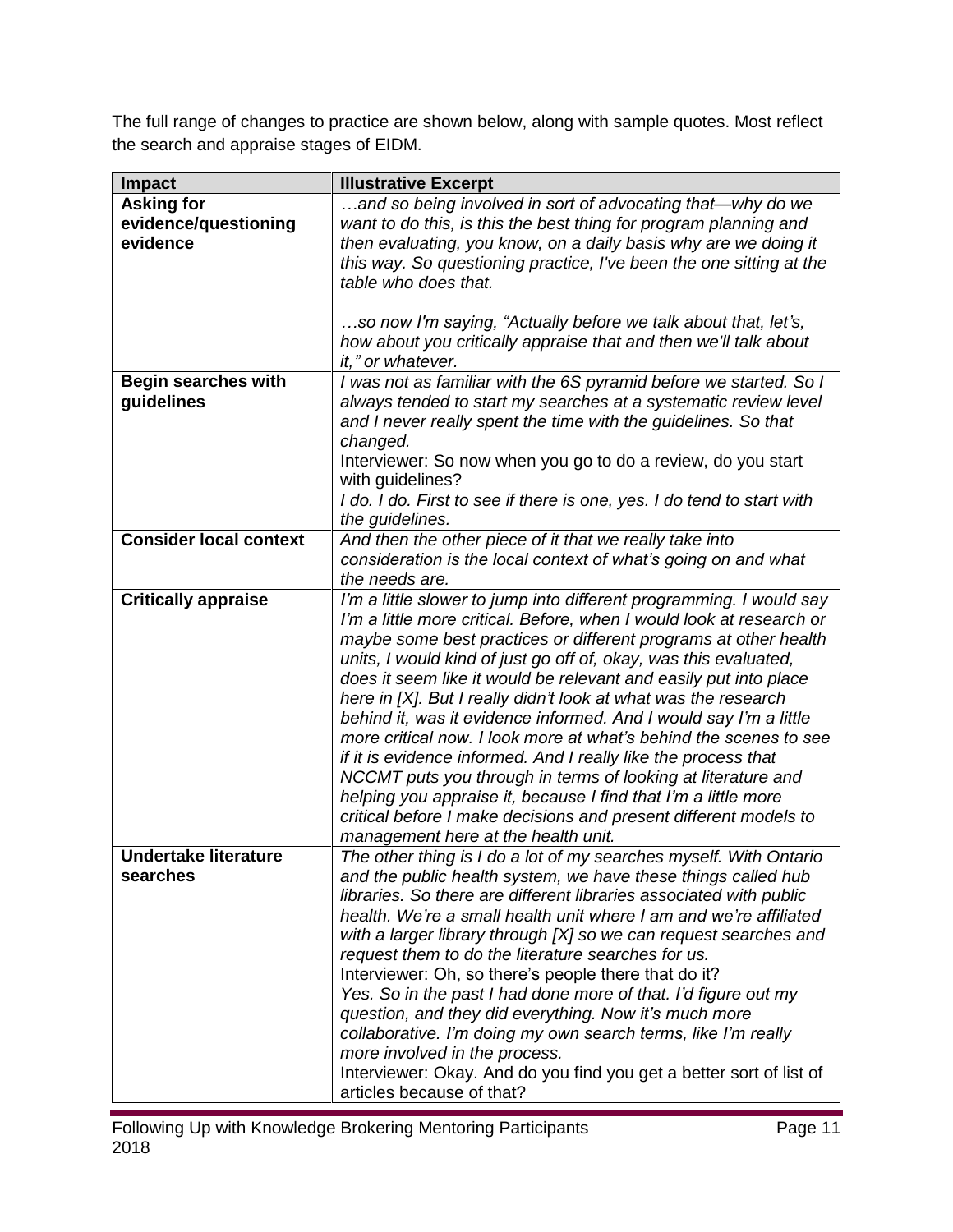| <b>Impact</b>                  | <b>Illustrative Excerpt</b>                                        |
|--------------------------------|--------------------------------------------------------------------|
|                                | I think so, because it's a much more collaborative process with    |
|                                | the librarian.                                                     |
|                                | Interviewer: So in a sense it kind of saves you time because you   |
|                                | get stuff that's more relevant to what you're doing?               |
|                                | Yes.                                                               |
| <b>Practising critical</b>     | We have journal club now that is led by a member of the original   |
| appraisal through the          | cohort. And it's a monthly kind of get-together and staff are      |
| journal club                   | welcome to come and discuss articles. That's been one major        |
|                                | change.                                                            |
| <b>Standing agenda item</b>    | We have our standing agenda item on our team meetings and I        |
|                                | think it's called Building Research Into Your Practice, so often I |
|                                | will take the lead in presenting something related to the          |
|                                | information we learned over the course of that 18 months with      |
|                                | the training to my teammates. I often will take a look at some of  |
|                                | the videos that NCCMT has on their website and prepare a           |
|                                | really sort of basic PowerPoint presentation around that, like     |
|                                | watch the videos, provide some examples and the                    |
|                                | recommendation of my team members around using evidence in         |
|                                | their classes. So that's something new that I've been doing.       |
| <b>Templates/Standardizing</b> | Also we've been creating several templates, so that's become       |
| processes                      | more standardized and rigorous. Because you created these          |
|                                | forms and formats and how we want it done and how to do a          |
|                                | proper search and how to synthesize the literature.                |
| <b>Training</b>                | I had new staff that didn't have a lot of experience in            |
|                                | understanding the pyramids, the 6S pyramid for example, so I'm     |
|                                | now asking staff to do these modules online, so the online         |
|                                | learning modules.                                                  |
| <b>Creating evidence</b>       | What they've been doing is creating these summaries of             |
| summaries                      | evidence appraisals, like appraising research evidence.            |

## <span id="page-12-0"></span>**What Would Have Happened if Participants Had not Taken the Training**

When asked to speculate on what might have happened in their EIDM journeys if participants had not participated in the KB Mentoring Program, participants offered the following scenarios, the majority of which speak to the program having made a difference:

- The EIDM journey would have happened anyway.
- Staff would have left the organization.
- There would be a less critical lens on evidence.
- It would have been more challenging to move forward.
- EIDM would not be done in an organized way.
- Staff would not have capacity to support others in the organization.
- The organization would not have moved forward in EIDM.
- The EIDM journey would have been slower.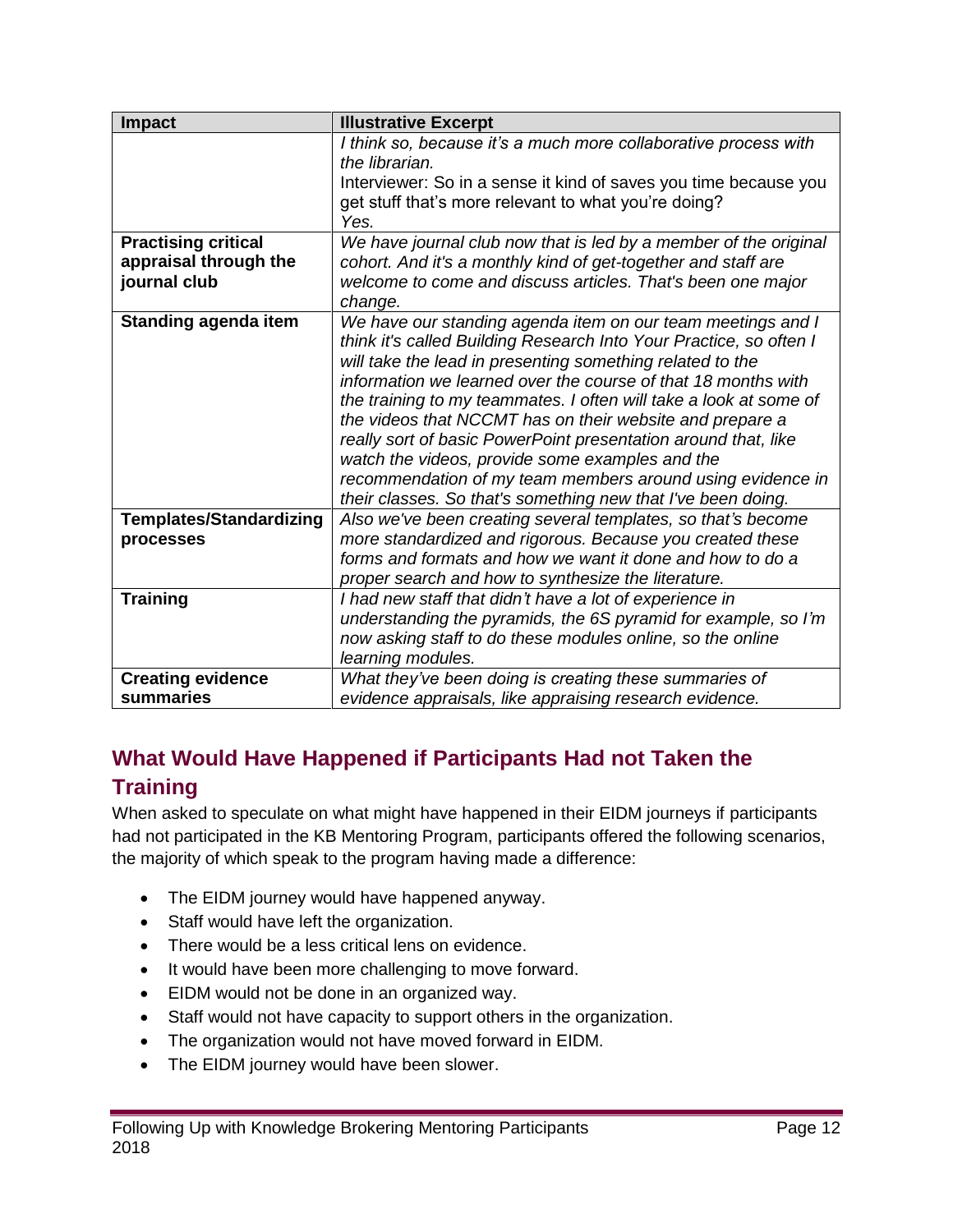Illustrative quotes are provided below.

#### Interviewer: Would you be in the same place?

*I think yes and no. Like yes we would have been just because a lot of staff that do work in the organization because everyone has a postsecondary degree and at some point they've done some sort of like appraisal and learned some sort of skills in terms of being able to appraise articles and look at stats. So yes in that sense. But no in the sense of being able to do it in an organized manner and having people who are already trained, who know what to look for and who know what tools to use to be able to get the results*. – KB Participant

*To be honest, I think we would have been close to the same place because I think we foster that reaching out. We would have reached out to NCCMT and used their modules and their tools and given staff time to…We've hired this layer of masters of public health– trained staff to really do this evidence-based planning work for us. We were on that path. But I think, like I say, we're just maybe a little further ahead because there are a couple of staff who maybe didn't have the same level of skill set, who are now more comfortable and excited about going through the process and doing the work. –* KB Participant

*I think we would have eventually gotten there but it would have been much, much slower because we've been fortunate enough to direct those resources to bring them in to do that and we've set aside a budget. I think we would have had to rely on our in-house people. We've got some really strong people but I don't think we would have been able to move it as far, as quickly as we have. –* Manager

*No, and I don't know where we went with EIDM, because I think that when the KBs report, how to incorporate the KBs and get that work going, we realized and started to see what passion they brought back and where they were trying to effect change. That really helped us to, let's do more of this, let's embed more through the organization, and that's where we went with the five-day EIDM, the change. There was a bit of a change, we were doing EIDM instead of KB, but I think that's where it came from. And now we're in a place where we're doing—everybody's going through [the training], so I think we're really trying to engage the frontline in a different way than we did before. –* Manager

## <span id="page-13-0"></span>**Challenges in EIDM**

Participants talked about the challenges to implementing their KB roles and EIDM. The most frequently mentioned challenges included the following:

- Lack of buy-in from others in the organization
- Leadership needing to figure out how to operationalize the KB role
- Not enough time to actually undertake the KB work

One manager's comment about the need to "make it happen" is provided below: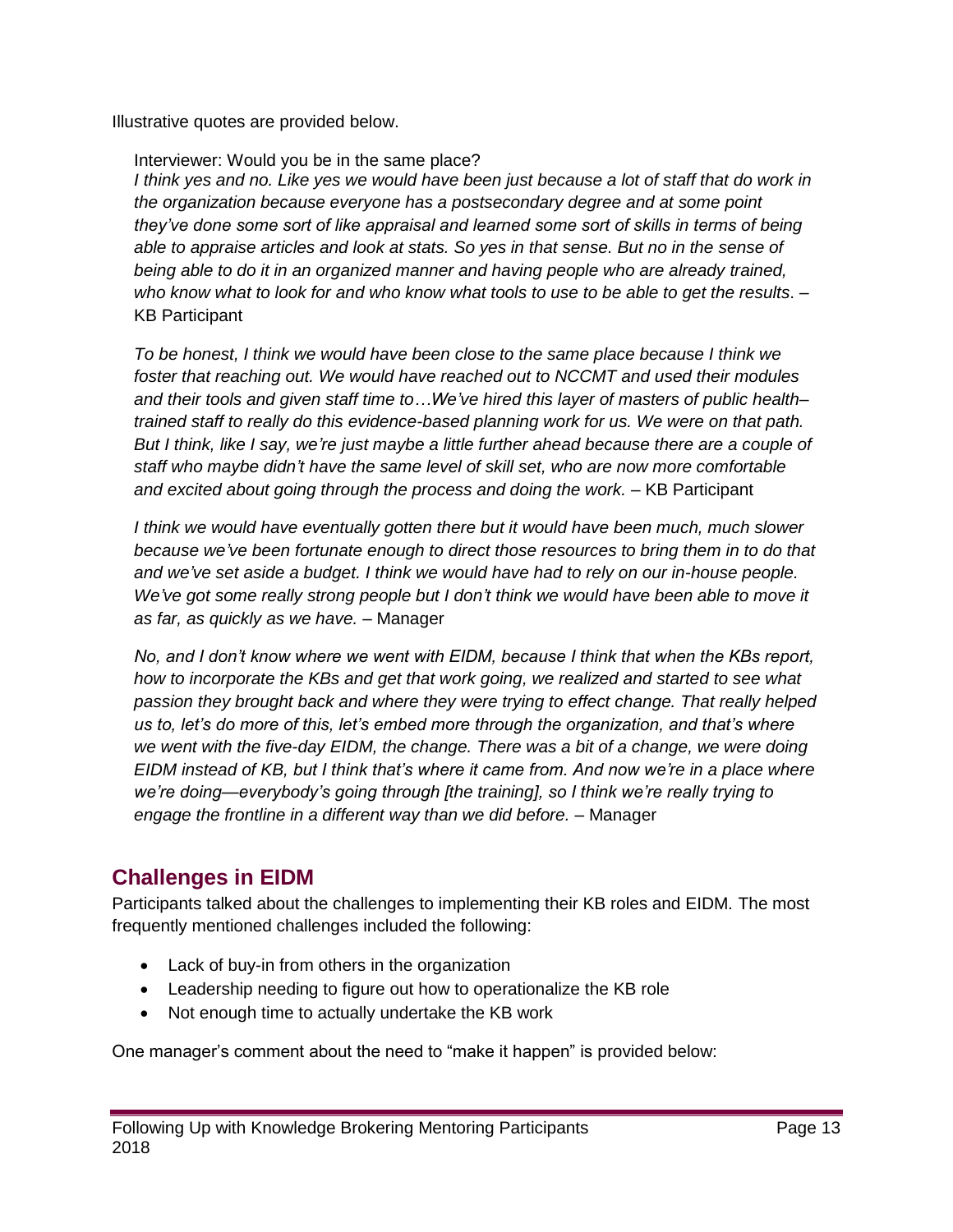*Because there was recognition that [something] was not working here. I'm still getting reports coming forward. We're still having the KBs not being tapped into. We have lots of epidemiologists who are able to do critical appraisals, but people aren't using them, like what's wrong? And then we sort of self-reflected and said, we're the problem, we didn't expect anyone to do it. We sort of thought it was going to happen. And then, you know, to be honest, in some cases it did happen. But there's other areas that, until we put it in place an expectation, it was never going to happen. –* Manager

The full set of challenges reported by respondents are outlined below.

| <b>Challenge</b>                                    | <b>Illustrative Excerpt</b>                                                                                                                                                                                                                                                                                                                                                                                                                                                                                                                                                                                                                                                                                                                                                                                                                                                                                    |
|-----------------------------------------------------|----------------------------------------------------------------------------------------------------------------------------------------------------------------------------------------------------------------------------------------------------------------------------------------------------------------------------------------------------------------------------------------------------------------------------------------------------------------------------------------------------------------------------------------------------------------------------------------------------------------------------------------------------------------------------------------------------------------------------------------------------------------------------------------------------------------------------------------------------------------------------------------------------------------|
| Communicating<br>evidence to<br><b>stakeholders</b> | I don't really know what to say to that other than I think at this point<br>for us it's to continue on to I guess a pressure point sometimes for<br>us is just working in the political environment and how do we get<br>our stakeholders to understand It's hard sometimes if we're<br>saying we're not going to do this, we're not going to offer this                                                                                                                                                                                                                                                                                                                                                                                                                                                                                                                                                       |
|                                                     | service anymore, or this particular clinical practice, we're going to<br>do this instead. And the evidence would suggest that we could<br>either get better reach, higher impact in the community, what have<br>you. It's hard sometimes to get that point communicated through a<br>political process when they're, at the end of the day, not<br>necessarily in the same place.                                                                                                                                                                                                                                                                                                                                                                                                                                                                                                                              |
| <b>Connecting with</b><br>mentor                    | I have one more point of feedback. It was really hard for us to<br>connect with our mentor because she was busy. And that was just<br>a drawback. We would have appreciated more contact with our<br>mentor.                                                                                                                                                                                                                                                                                                                                                                                                                                                                                                                                                                                                                                                                                                   |
| <b>Everyone needs the</b><br>training               | We have a large organization. We have 315 employees. To be<br>completely honest with you, I don't think that it made a huge<br>difference for the organization because four people is not sufficient<br>to make things different at an organizational level. Overall it was<br>valuable for those individuals to be part of the training and they all<br>learned and gained something out of this training opportunity. And<br>there were also four managers so they were able to use this<br>training for their teams. But outside of that, on a larger scale the<br>organization needs to train more people to make change at the<br>organizational level.                                                                                                                                                                                                                                                   |
| Lack of buy-in                                      | Well I see the value and it's hard to get others to value if they're not<br>required to and/or if it's not—there's just other supports that could<br>happen. As it stands now moving forward, so by say September, I<br>imagine with the change in our organization, our upper<br>management feeling that there's more value to it, so I have hopes<br>[laughs] for more staff to get that opportunity to see value. There's<br>really not a lot of uptake by people who haven't directly done the<br>NCCMT stuff, so new staff that come on, it's part of our orientation<br>package that they do some of the modules. I do that with the<br>nursing students or nursing staff that are new as well, and then<br>their eyes kind of wow, like they don't really know. [There's] so very<br>much value in NCCMT and those training modules online, but it's<br>just not a mandate that everybody has to do it. |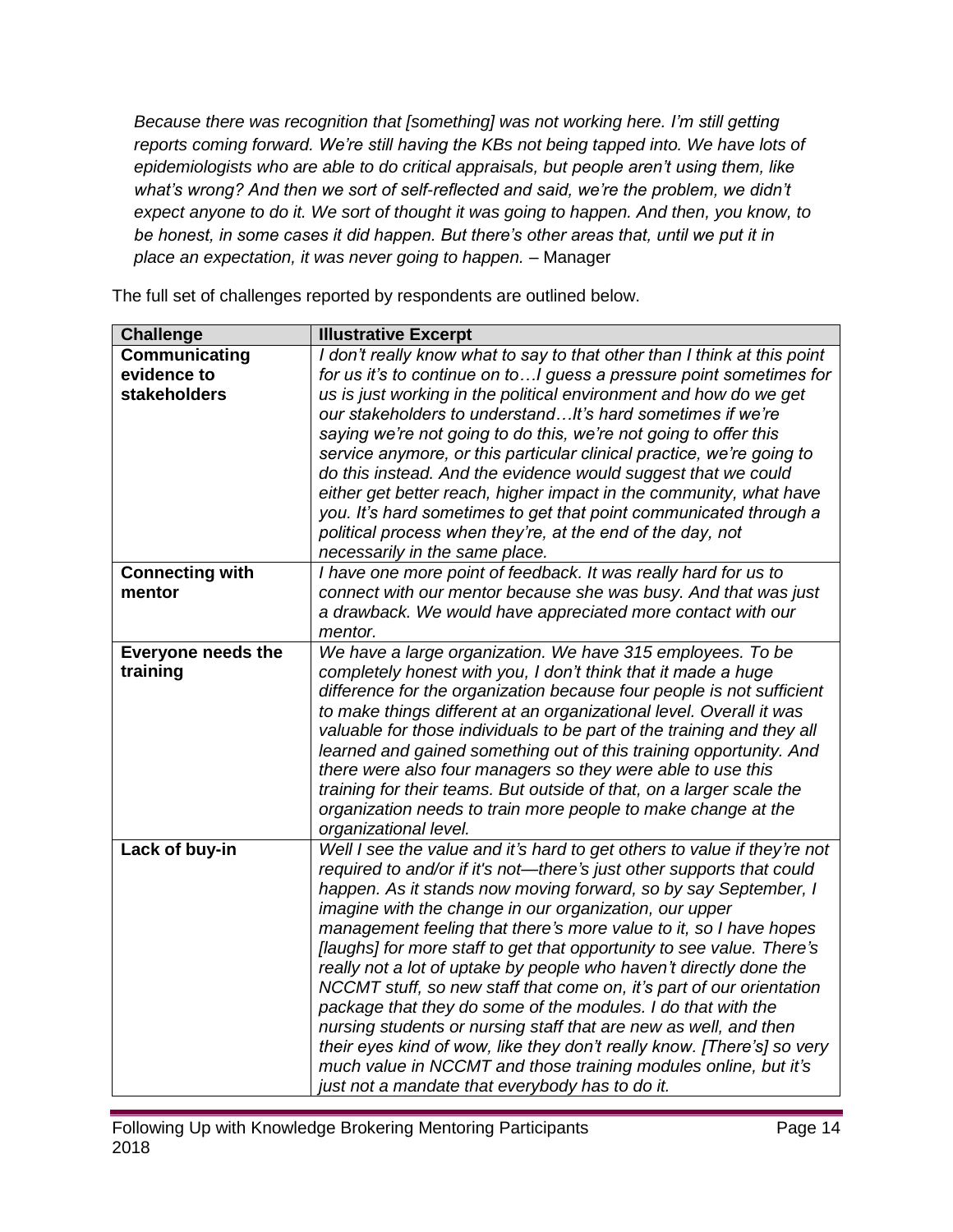| <b>Challenge</b>      | <b>Illustrative Excerpt</b>                                                                                                               |
|-----------------------|-------------------------------------------------------------------------------------------------------------------------------------------|
| Leadership needs to   | I think one downside we were aware of at that time is that we were                                                                        |
| figure out how to use | jumping a bit ahead of ourselves, you know we didn't have a                                                                               |
| <b>KBs</b>            | strategy within which to place this training.                                                                                             |
| <b>Mandates from</b>  | They don't want you to do the full assessment. It's kind of like,                                                                         |
| ministry or others    | "Here's your marching order, this is what you should do." We do lit                                                                       |
|                       | reviews for some stuff. Some of it we don't have time to do any kind                                                                      |
|                       | of real lit reviews; some of the stuff is actually-we sort of just have                                                                   |
|                       | to run with it. You might have six months to do something. And                                                                            |
|                       | there's lot of things that are not even really necessarily under our                                                                      |
|                       | control or even council's control. It's something like marijuana that                                                                     |
|                       | comes up. Suddenly you've got 12 months' time to put something                                                                            |
|                       | together. So anything like-your whole department is completely                                                                            |
|                       | moved to something new. There's a lot of people who've worked on                                                                          |
|                       | marijuana. They're also the same people who are doing opioids,                                                                            |
|                       | right? And we're a hot-spot, so when stuff like that happens, then                                                                        |
|                       | those staff people are pulled off and then there's other staff people                                                                     |
|                       | who are pulled off to help support the backfill of the work that they                                                                     |
|                       | can't get to do.                                                                                                                          |
| Incomplete rapid      | they didn't take the next step of actually thinking about the                                                                             |
| review                | implications for practice and doing any changes in practice.                                                                              |
| Not enough time       | Upfront we got a certain understanding from NCCMT as to how                                                                               |
|                       | many hours a week they should set aside for their own training and                                                                        |
|                       | learning as they went through the program, but those who didn't                                                                           |
|                       | have any competence to begin with thought that wasn't enough.                                                                             |
|                       | But that is all that had been committed by their managers, and so                                                                         |
|                       | there wasn't a willingness or an ability to create more time for them,                                                                    |
|                       | and so they felt that they were constantly struggling. That might be<br>something for NCCMT and for those who really come in without this |
|                       | baseline knowledge, how much time is truly needed for this                                                                                |
|                       | individual to gain competence and confidence? There might be a                                                                            |
|                       | range there, but I think the original outline for us wasn't sufficient                                                                    |
|                       | for some individuals, and so I think that for us to be sure we make                                                                       |
|                       | clear to all our own staff training in the future, and perhaps for                                                                        |
|                       | NCCMT to do the same. Part of that, too, is recognizing it's a long-                                                                      |
|                       | term learning curve, that we can't predict [you will] come out of the                                                                     |
|                       | program necessarily feeling that you are ready to be the consultant                                                                       |
|                       | that we might envision, that we're sending staff to become. I think                                                                       |
|                       | that's the main piece.                                                                                                                    |
| Not prepared for new  | I think coming out of it now, that's what it's looking like. I think if I                                                                 |
| role                  | had any clue what I was getting into I probably would not have                                                                            |
|                       | gotten into that because I don't think I am prepared to be the                                                                            |
|                       | person that the agency now thinks I am.                                                                                                   |
| Not relevant to       | I am never going to do a Medline search. I am not the librarian. If I                                                                     |
| practice              | need something I just need to say this is what I need, and I'm going                                                                      |
|                       | to go the librarian and say, here, do this for me and then give me                                                                        |
|                       | the resultsSo to try to really make it accessible to our agency,                                                                          |
|                       | figure out who does that, because I don't want to waste two days of                                                                       |
|                       | my time learning how to do a Medline search because I don't care.                                                                         |
|                       | I don't need to know how to do that. But also, in order for me to                                                                         |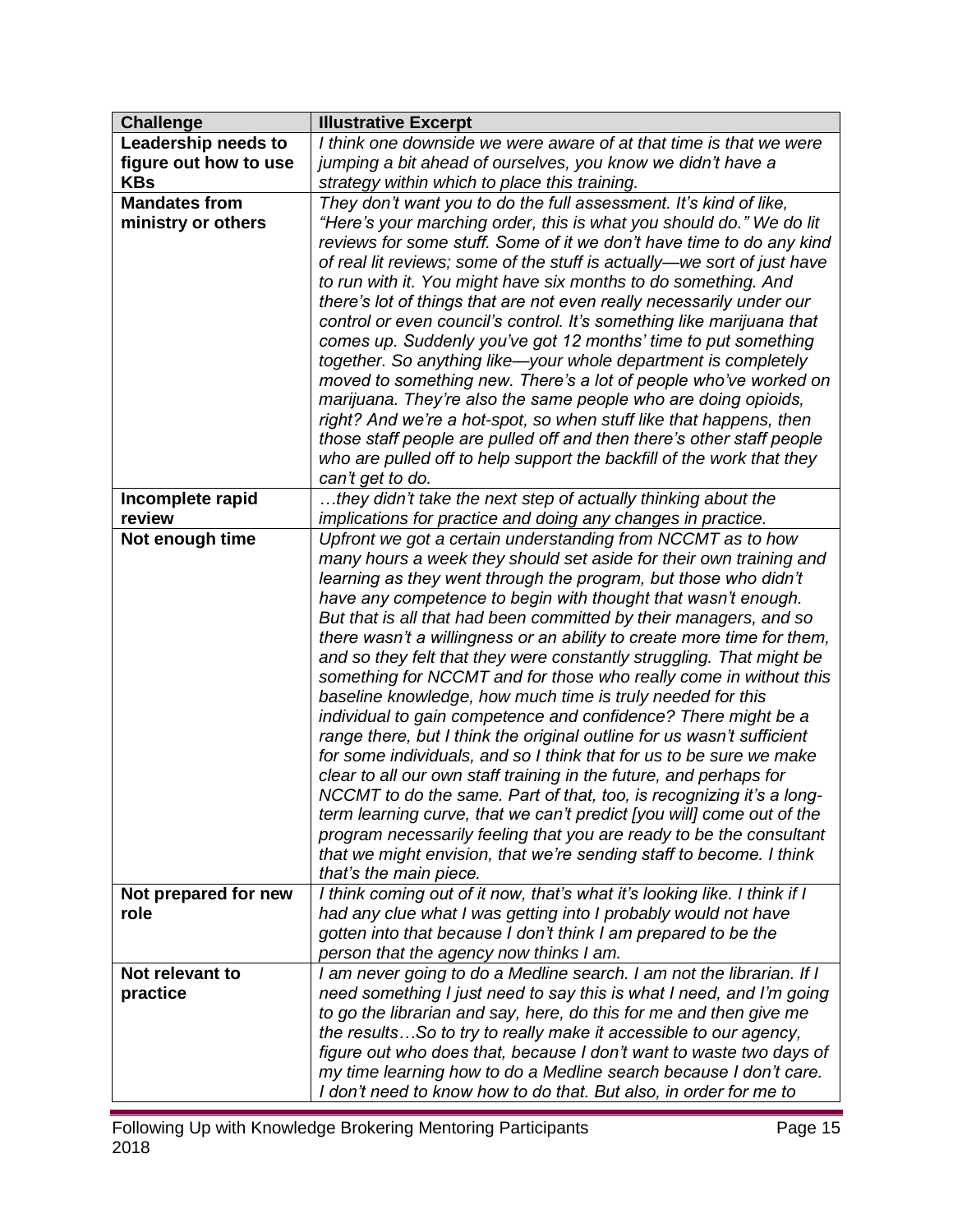| <b>Challenge</b>                        | <b>Illustrative Excerpt</b>                                                                                                                                                                                                                                                                                                                                                                                                                                                                                                                                                                |
|-----------------------------------------|--------------------------------------------------------------------------------------------------------------------------------------------------------------------------------------------------------------------------------------------------------------------------------------------------------------------------------------------------------------------------------------------------------------------------------------------------------------------------------------------------------------------------------------------------------------------------------------------|
|                                         | learn what I need to learn, I have to read 500 articles. And if it takes<br>away from the learning of concepts when If I was doing this just<br>within [my area], if I was reading a paper on food, another paper on<br>tobacco and a paper on rabies, like those are all still applicable to<br>my practice, but it seemed like 90 percent of what we talked about,<br>the topic wasn't relevant. I was struggling to focus on the relevance<br>of learning how to read the paper when the topic of the paper<br>wasn't relevant.                                                         |
| <b>Programs have</b><br>different needs | The difference between our programs in the health unit, they are<br>severely different. Like a nursing program that is maybe more<br>policy-driven and advocacy-driven is very different than a program<br>that's regulatory-driven, and our programs are very clearly scripted<br>about what we have to do, and how and why. So the application of<br>evidence to our program would be very different than with a<br>program that's just kind of carte blanche, do whatever you want to<br>do to improve breastfeeding in the community. That's a very<br>different scope in application. |
| Too much change                         | So you feel like it's kind of in a holding pattern because of the<br>merging and because of the new public health standards.                                                                                                                                                                                                                                                                                                                                                                                                                                                               |
| <b>Unclear expectations</b>             | And then the other one is, sort of, the expectations of the staff in<br>terms of how we were going to learn from the project.                                                                                                                                                                                                                                                                                                                                                                                                                                                              |

These challenges are not unique to EIDM; they represent the type of challenges encountered in any organization-wide change initiative and speak to the need for an implementation strategy that is tailored to the needs of different departments and communicated to staff and partners. As previously mentioned, this process did take place in three of the health units, however further follow-up will be required to assess its success in moving EIDM forward.

## <span id="page-16-0"></span>**Suggested Improvements**

While virtually all respondents found the training to be very effective and high quality, respondents also offered suggestions for improvement. A variety of ideas were mentioned, as outlined below.

| <b>Specific Topics</b> |                       | <b>Communication, Delivery and</b><br><b>Logistics</b> |                                 | <b>Expand Audiences</b> |                            |
|------------------------|-----------------------|--------------------------------------------------------|---------------------------------|-------------------------|----------------------------|
| $\bullet$              | How to synthesize     | $\bullet$                                              | Clearer communication on        | $\bullet$               | Awareness-raising for      |
|                        | info from all domains |                                                        | research aspect                 |                         | managers                   |
| $\bullet$              | Increased focus on    | $\bullet$                                              | Realistic expectations for time | $\bullet$               | Help organizations         |
|                        | how to define the     |                                                        | commitment needed               |                         | operationalize the KB role |
|                        | research question     | $\bullet$                                              | Hold the training closer to     | $\bullet$               | Include epidemiologists    |
| $\bullet$              | More focus on other   |                                                        | home                            |                         | Involve the librarians     |
|                        | domains (than just    | $\bullet$                                              | Ensure health unit project      |                         |                            |
|                        | research evidence)    |                                                        | management                      |                         |                            |
|                        | More in depth         |                                                        | Provide in-house training       |                         |                            |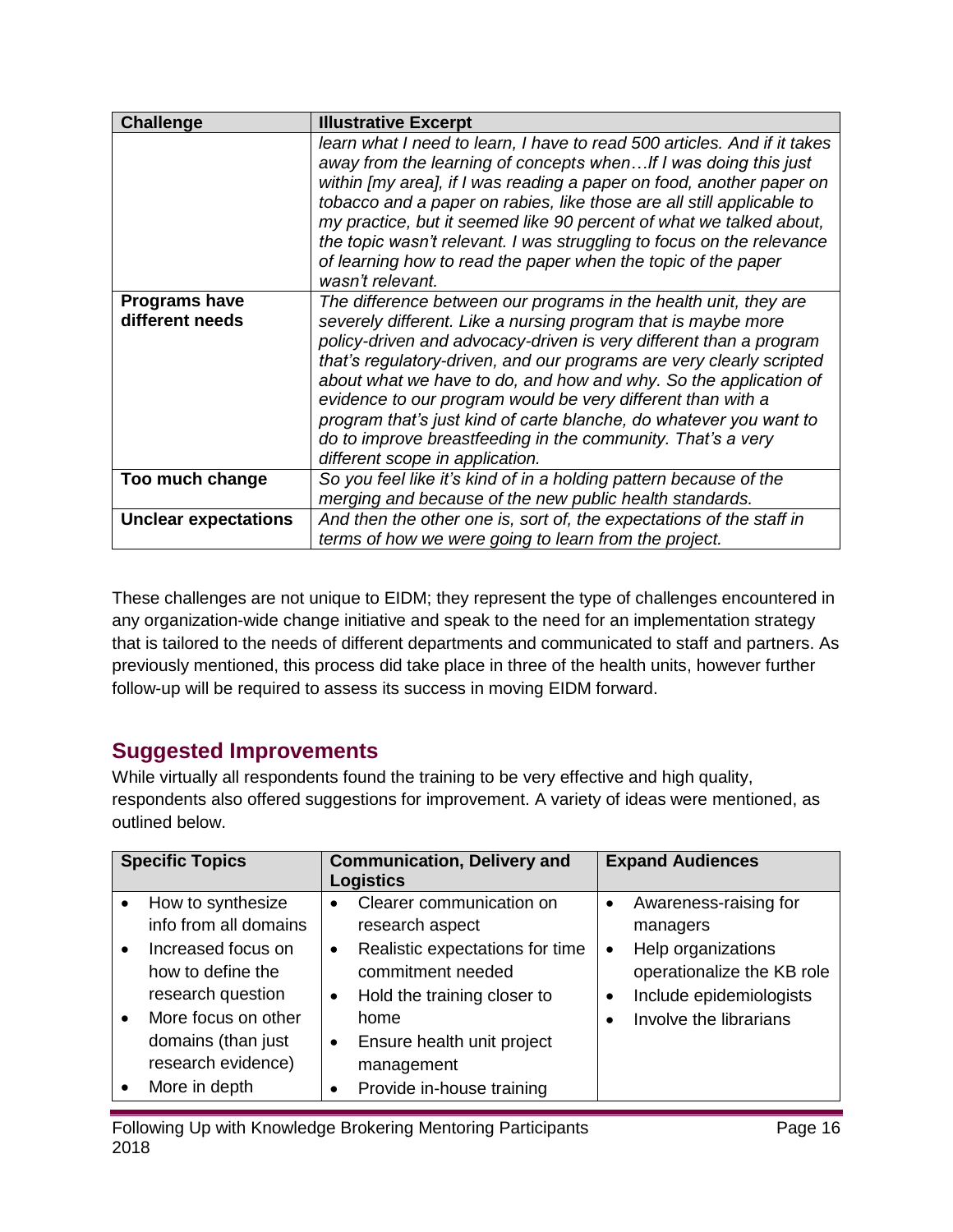| <b>Specific Topics</b> |           | <b>Communication, Delivery and</b><br><b>Logistics</b> | <b>Expand Audiences</b> |
|------------------------|-----------|--------------------------------------------------------|-------------------------|
| More training on       | $\bullet$ | More compressed                                        |                         |
| report writing         |           | More interactions with other                           |                         |
| Training on endnote    |           | health units                                           |                         |
| done in advance        |           | More practice                                          |                         |
|                        |           | Shorter version for everyone                           |                         |
|                        |           | Smaller groups                                         |                         |
|                        |           | Tailored to different                                  |                         |
|                        |           | competency levels                                      |                         |

A number of respondents also spoke of the help required to operationalize the KB role or EIDM practices in their organizations. Suggestions included the following:

- Hold check-ins after the program/refresher
- Engage senior managers
- Increase the visibility of products created through the rapid review
- Link to organizational priorities
- Provide tools to help the organization select the best person for the training

Several people also mentioned that it would have been beneficial for the program to support organization-wide implementation. As this was the second objective of the program, the frequency of these comments suggests that this aspect of the program was less successful than increasing the skills of practitioners, as shown in the quotes below:

*Given where we are now, it would have been probably beneficial to us if we knew from other organizations, or from NCCMT, or whoever, that if you're going to put this in place here's the structures you need to support it. –* KB Participant

*There's a lot of confusion…a lot of what I have done and my co-workers have done as well, we really had to rally and remind people that we have this training. It wasn't necessarily, okay, you guys have this training now, we're going to get you to do this, this and this or this is the plan to have it sustainable. It's been us that's been advocating for the sustainability of it. And it would have been good if—and I don't know if NCCMT would be able to come up with something like this—but have a plan for sustainability in terms of making this actually relevant and long term in an organization. –* KB Participant

#### <span id="page-17-0"></span>**Further Support for EIDM**

Respondents articulated a range of supports that would further their EIDM and EIDM across the organization. The most frequently mentioned supports that would further EIDM were:

- Dedicate resources or experts
- Obtain management support in operationalizing KB roles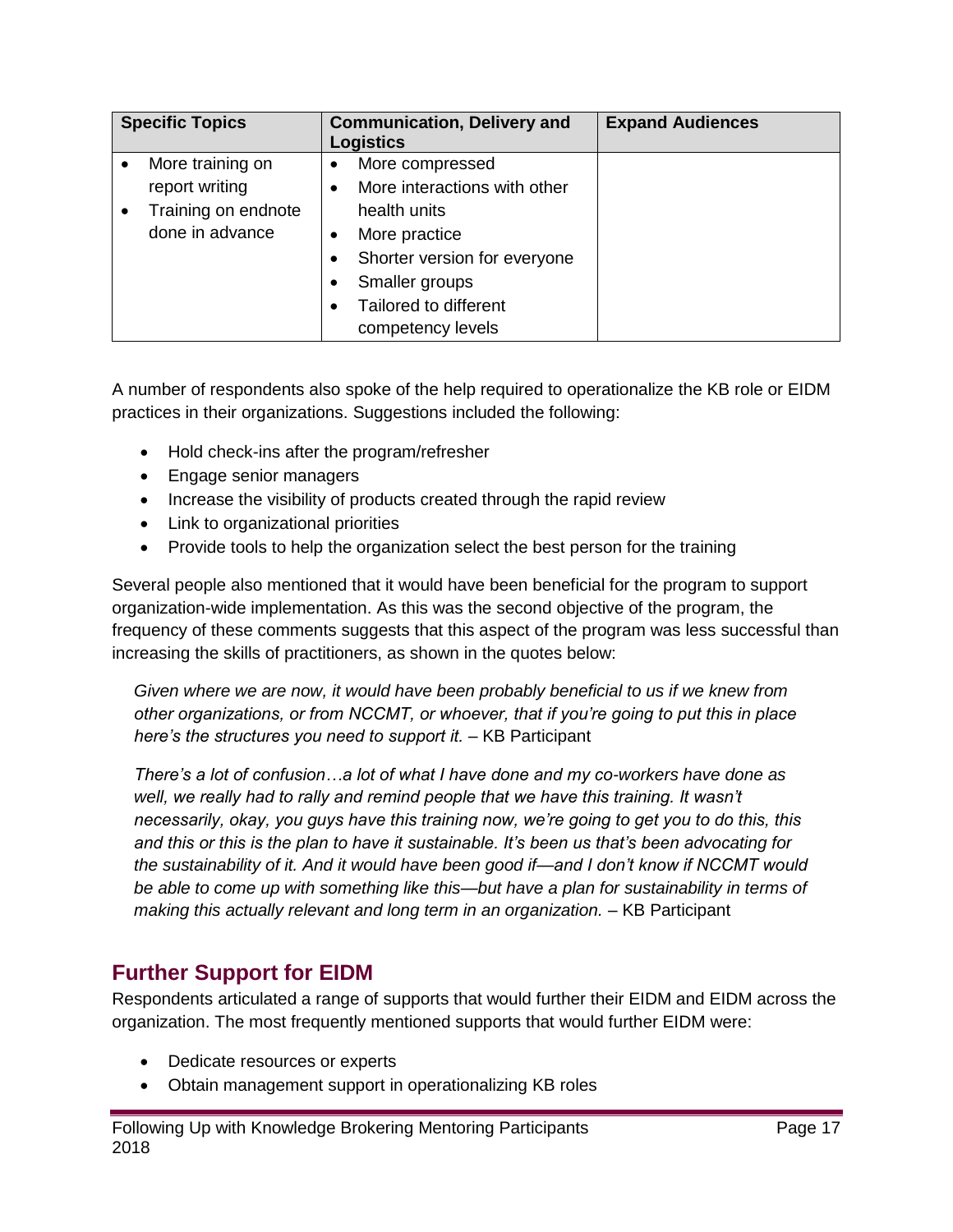• Provide training for more staff

The full list of supports is provided below.

| <b>Area of Support</b> | <b>Type of Support</b>                                             |
|------------------------|--------------------------------------------------------------------|
| <b>Training</b>        | Check-ins or refresher training                                    |
|                        | Training for managers and leaders<br>$\bullet$                     |
|                        | Training for more staff<br>$\bullet$                               |
| <b>Networking</b>      | Collaboration between health units<br>$\bullet$                    |
|                        | Learning from other health units<br>$\bullet$                      |
| <b>Resources</b>       | Dedicated resources/experts<br>٠                                   |
|                        | Funding to hire people                                             |
|                        | Protected time                                                     |
| <b>Tools</b>           | Organizational framework that includes realistic expectations<br>٠ |
|                        | Method for grading recommendations<br>$\bullet$                    |
|                        | Organizational assessment                                          |
|                        | Setting expectations for different competency levels               |
|                        | Support from NCCMT in how to use KBs<br>$\bullet$                  |
| <b>Practice</b>        | Doing it more often<br>$\bullet$                                   |
| <b>Supportive</b>      | Increased appreciation for the time needed<br>$\bullet$            |
| environments           | Management support<br>٠                                            |
|                        | Promoting the idea of EIDM<br>$\bullet$                            |
|                        | Readiness and commitment                                           |
|                        | Seeing it as standard practice                                     |

Some of these suggestions mirror the recommendations for improving the KB Mentoring Program, while others speak to needing to do more than enhance the skills and abilities of individual KBs. Instead, they refer to the multi-dimensional nature of EIDM capacity building, which could be met by other NCCMT programs, services or tools.

#### <span id="page-18-0"></span>**Summary and Conclusions**

This report presented the findings of follow-up interviews with KB Mentoring Program participants and health unit managers and executives. The interviews were conducted to determine the impact of the program. It is clear that the program met is first objective of increasing the capacity of public health staff to do EIDM practice. All participants spoke about the program increasing their confidence, knowledge and skills in EIDM. Numerous examples were provided of how practitioners are now using evidence more often and being more critical in reviewing the evidence.

The program has also had ripple effects in most of the health units as the participants act as consultants to other staff. In other cases, the program created the impetus for additional training for other staff. Many respondents believe the KB Mentoring Program encouraged change in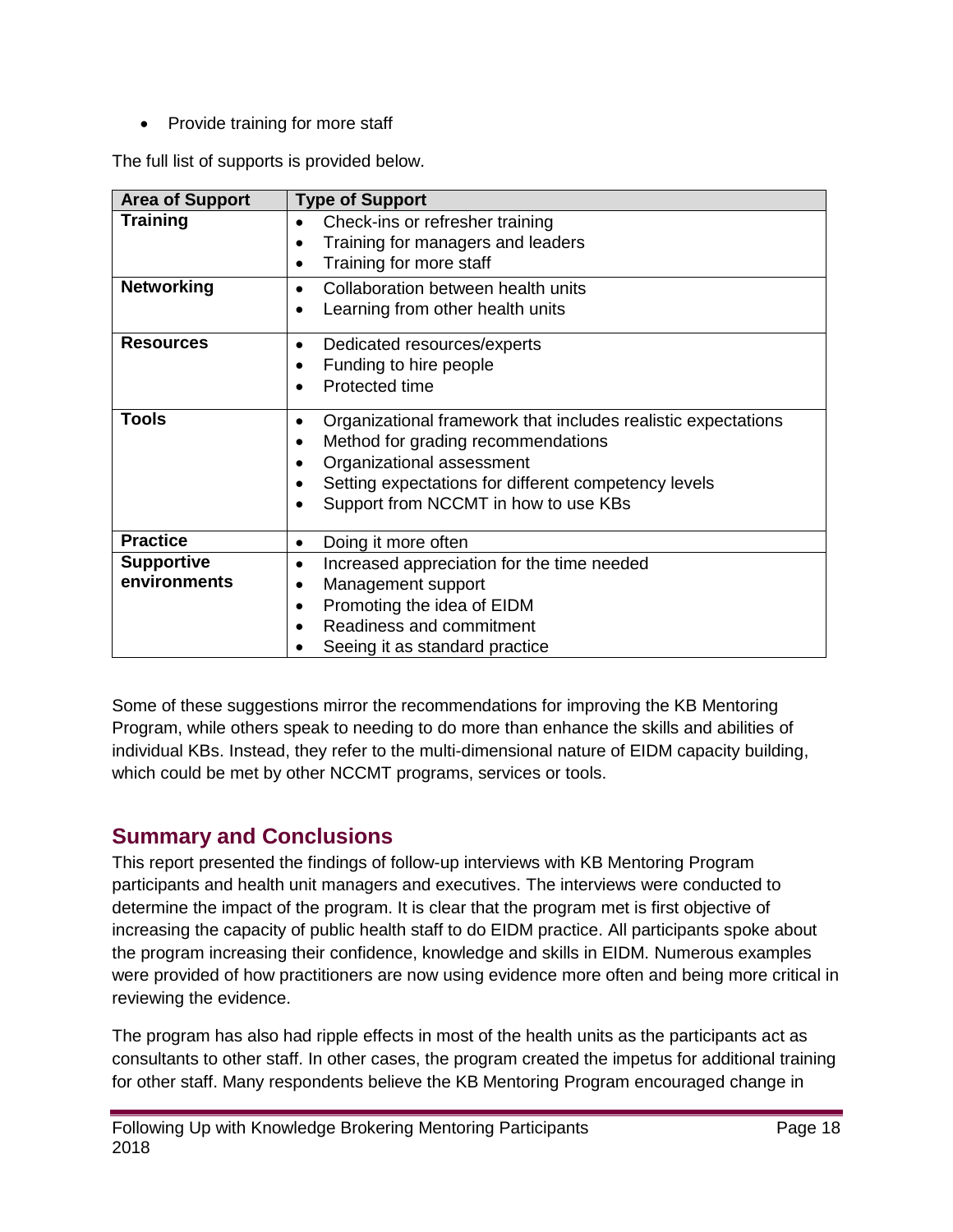their organizations, or helped move the organization on its EIDM journey in a more consistent and efficient way, given the additional push from the new foundational standards. Overall, the training was seen as very high quality.

Respondents mentioned a number of challenges in furthering their EIDM journeys and additional supports for EIDM that will be required, and offered suggestions for how the KB Mentoring Program can be improved. While some organizations were able to develop organization-wide frameworks for EIDM, this was not true of all health units. This was another area where participants believe NCCMT can do more to support their EIDM work.

### <span id="page-19-0"></span>**References**

<span id="page-19-1"></span>Thomas, D.R. (2006). A general inductive approach for analyzing qualitative evaluation data*. American Journal of Evaluation*, *27(2),* 237-246.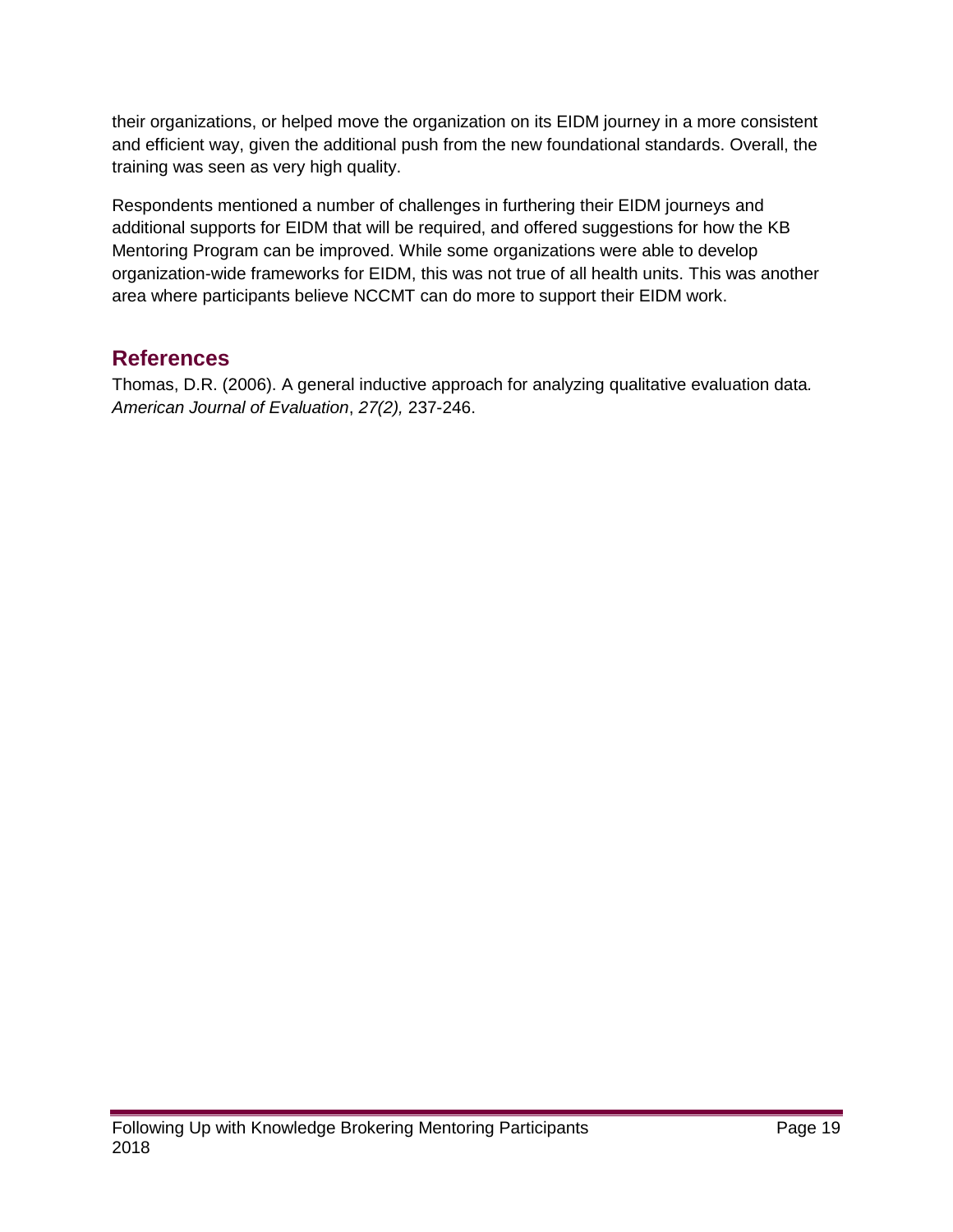### **Appendix A – Interview Questions**

#### KB Mentoring Program

Preamble: Thank you for agreeing to speak with me today. I would like to talk to you about what has happened around KB or EIDM in your organization since you (or your staff, or manager) took part in the KB Mentoring Program. With your permission, I would like to tape record our conversation, which should last about 30 minutes. Only the transcriptionist and I will listen to the tape and then it will be destroyed. We will produce a written transcript or notes of our conversation. The information you provide will be collated with the responses from others involved in the program and included in one or more evaluation reports. Any excerpts from our conversation that are included in the reports will be presented so that they cannot be traced back to you or your organization.

Are you comfortable with taping our conversation?

- 1. What is your role in this organization or your job? Are you in the same role as when you took the training?
- 2. How many other people from your health unit took the training? How many are still with the health unit?
- 3. What is your connection to the KB Mentoring Program (participant, manager of participant, director of participant, staff of participant)? Step 1: Define Step 2: Search
- 4. When did you take the training?
- 5. What impact has your involvement in the program had on you personally? On your organization? On KB or EIDM?
	- a. Probe re: ability to do seven steps
	- b. Probe re: any impacts on organizational policy or processes
	- c. Probe can you point to something that is done differently because of the program?
- 6. What further engagement have you had with NCCMT since the KB Mentoring Program?
	- a. To what extent did your involvement in the program foster a change in your engagement with NCCMT? Please explain.
- 7. What was the value of the program in your organization's EIDM journey? (how KB program made a difference, e.g., provided tools, provided a process, provided an impetus, provided protected time, etc.)
- 8. Given what has happened since you were engaged in the initiative, do you have any suggestions for what could have been improved in the KB Mentoring Program?
- 9. What would further support EIDM in your organization?
- <span id="page-20-0"></span>10. How important has NCCMT's support or resources been in furthering EIDM? What would have happened if they did not exist?

Step 3: Appraise

Step 5: Adapt

Step 4: Synthesize

Step 6: Implement

Step 7: Evaluate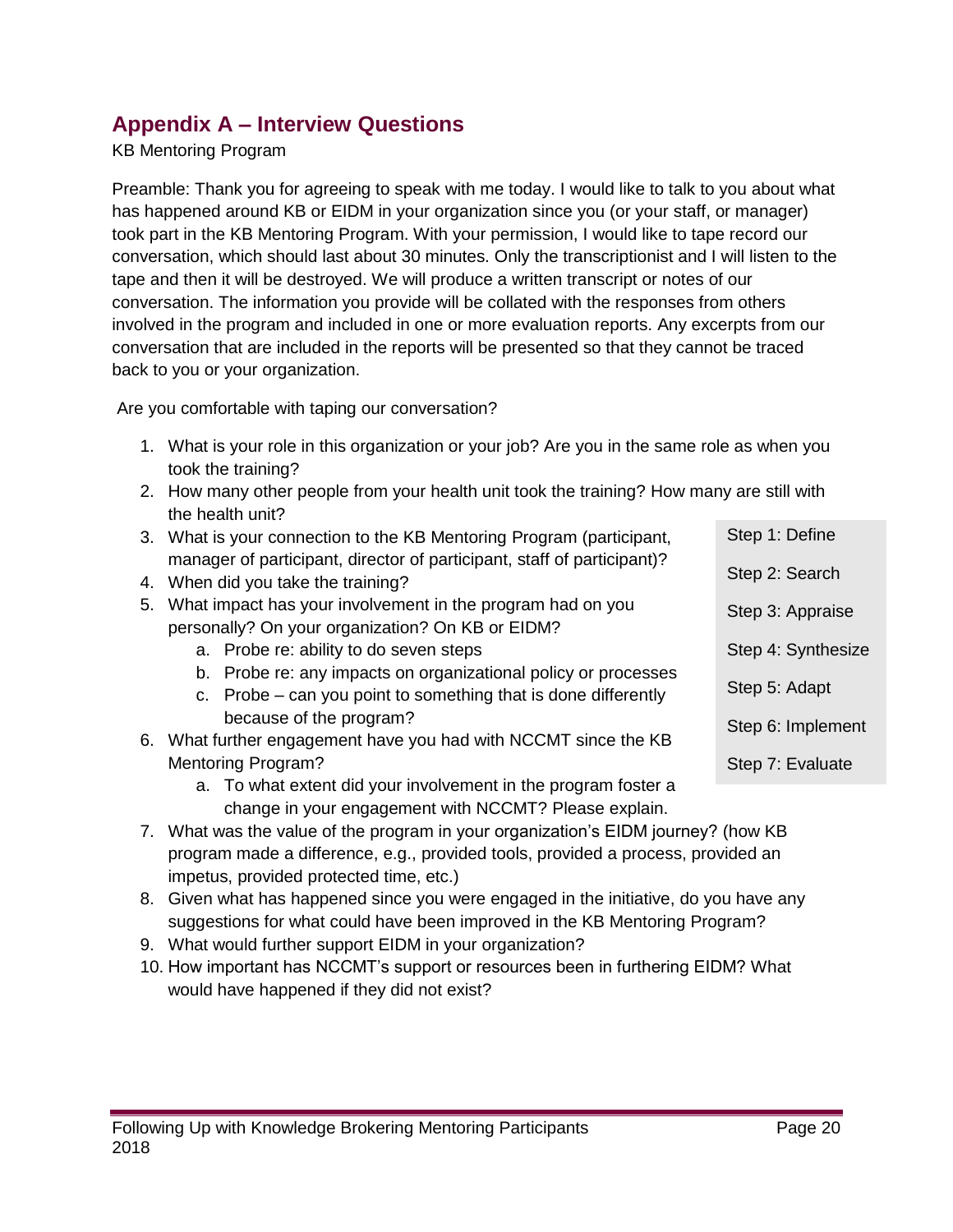# **Appendix B – Table 1 – Impacts of KB Mentoring Program**

Knowledge and Skills

| <b>Areas</b>                                                 | <b>Illustrative Excerpt</b>                                                                                                                                                                                                                                                                                                                                                                                                                                                                                                                                                                                                                                                                                                                                                                                |
|--------------------------------------------------------------|------------------------------------------------------------------------------------------------------------------------------------------------------------------------------------------------------------------------------------------------------------------------------------------------------------------------------------------------------------------------------------------------------------------------------------------------------------------------------------------------------------------------------------------------------------------------------------------------------------------------------------------------------------------------------------------------------------------------------------------------------------------------------------------------------------|
| <b>All steps</b>                                             | I've learned a lot more about all the different steps                                                                                                                                                                                                                                                                                                                                                                                                                                                                                                                                                                                                                                                                                                                                                      |
| <b>Awareness of</b><br>steps                                 | So you felt that coming out of the training you really gained respect and<br>appreciation, as you said, for the value of data, how to create data, to<br>identify where the gaps are. In terms of the seven steps of evidence-<br>informed practice, you are aware of them, but by no means would you call<br>yourself proficient in them.                                                                                                                                                                                                                                                                                                                                                                                                                                                                 |
| <b>Value of data</b>                                         | I gained a respect and appreciation for the value of knowledge and the<br>importance of true scientific data, the importance of applying data to our<br>practice, and recognizing-I think my take on it is different because I<br>learned that the absence of data is valuable information in itself. For me, in<br>my program, my take on methods was the importance of creating data and<br>collecting data to make evidence where there is a gap in current literature,<br>that's kind of like my personal take on                                                                                                                                                                                                                                                                                      |
| <b>Critical</b><br>appraisal                                 | Yeah, I think one of the big things was the part about critical appraisal. I<br>think I was familiar with it, but didn't quite know exactly how to use the<br>proper tools, and I think I was [struggling]. At the beginning when I was<br>trying to do it, helping staff do it, but now as we have more conversations,<br>you know webinars, just connecting with the people at NCCMT, knowing<br>that it's stillthat there's not always the perfect tool for the type of study it<br>isso it's just things like, that was a big learning, was about the critical<br>appraisal. And even I think now they are doing our rapid review, right now,<br>and the methods that you should be taking in terms of screening your<br>article that you're picking and having that process identified ahead of time. |
| How applies to<br>public health                              | Most definitely by being involved in this and how it applies to public health.                                                                                                                                                                                                                                                                                                                                                                                                                                                                                                                                                                                                                                                                                                                             |
| <b>Politics is one</b><br>influence on<br>decision<br>making | You notice the evidence-informed decision-making model, I know a lot of-<br>complaining isn't the right word, but a lot of frustration I think that happens<br>here is decisions get made due to the political environment. People feel<br>frustrated by that, but don't recognize that that's just one piece of the<br>puzzle.                                                                                                                                                                                                                                                                                                                                                                                                                                                                            |
|                                                              | I think it was Donna when she was explaining about the sort of five main<br>levels, right? Research evidence is one of them, so what you want to do is<br>try to maximize the knowledge you have there. Maybe it's a small level in<br>one situation and I'm sure of the level of the other one, and sometimes you<br>can't control that and it's about the balance of all those pieces. I think that<br>too is a big ah-ha moment, recognizing that politically driven stuff isn't<br>terrible. It's a reality. How can we fill up our research bucket as fast as we<br>can? Have that happening so that the decision, whether it is the biggest<br>factor, may or may not be, but I think that was a moment for me as well. I<br>don't think a lot of people recognize that.                             |
| Range of<br>evidence                                         | It may have worked for me, but the need to consider research as well as<br>community desire and more focussed and political environment and all<br>those different set of bubbles that, you know, NCCMT, because the activity<br>needs to be assessed on an ongoing basis. You can't just think of what                                                                                                                                                                                                                                                                                                                                                                                                                                                                                                    |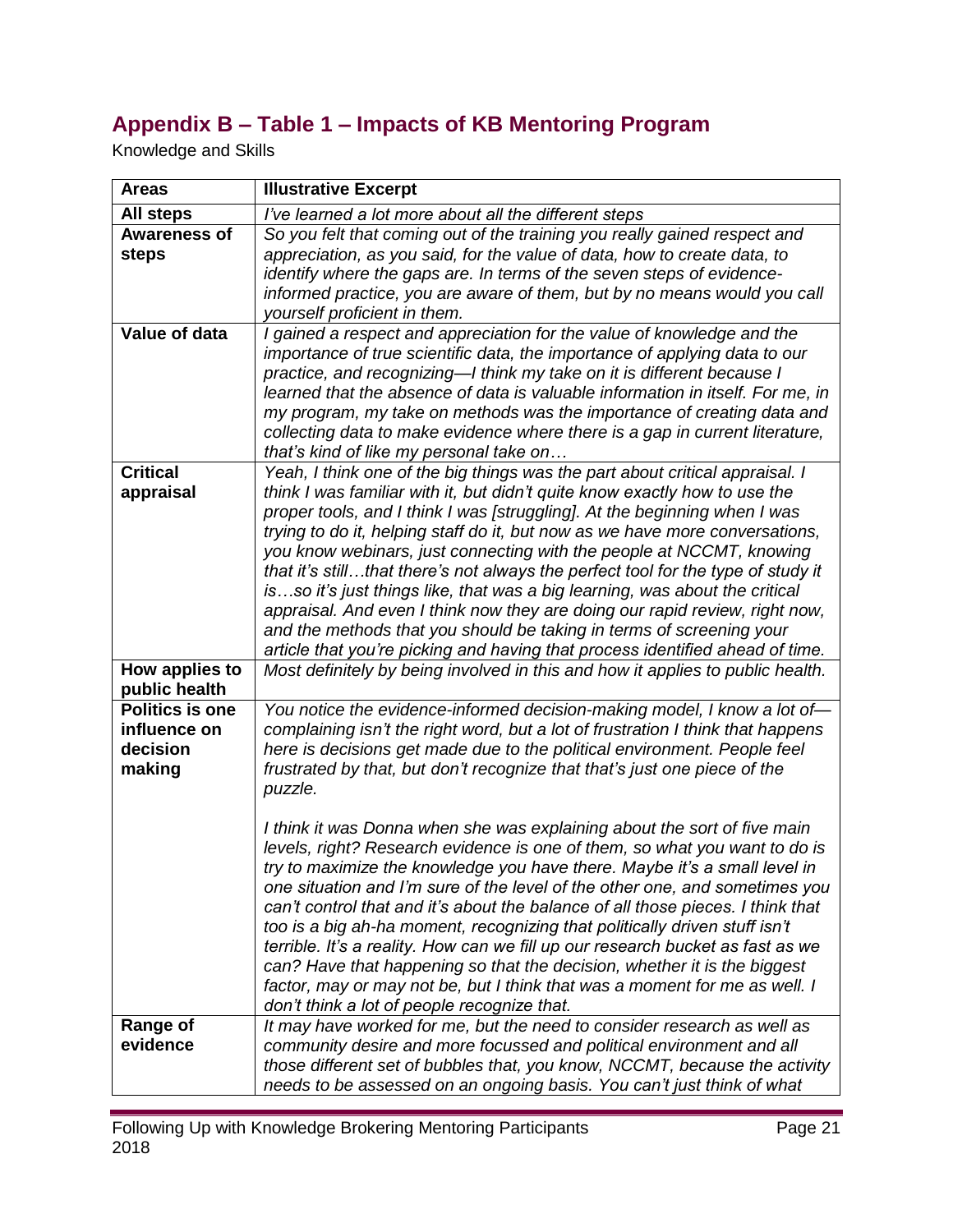|                     | you want to do and do it, you have to take a look at the larger picture of<br>what's going on in the communities before you approach it, so it's |  |
|---------------------|--------------------------------------------------------------------------------------------------------------------------------------------------|--|
|                     |                                                                                                                                                  |  |
|                     | generally important that                                                                                                                         |  |
| <b>Refining</b>     | Through I think practising and refining questions, you realize it's a lot more                                                                   |  |
| questions           | complicated than you thought, even after the completion of Masters.                                                                              |  |
| Use of              | Some of the statistical analysis that we examined through critical appraisal                                                                     |  |
| <b>statistics</b>   | weren't ones that we emphasized much in our research methods courses                                                                             |  |
|                     | or even the stats, that's going a ways back now.                                                                                                 |  |
| <b>Synthesis</b>    | Bringing that all together and analyzing it.                                                                                                     |  |
| <b>Systematic</b>   | Systematic search through the literature.                                                                                                        |  |
| literature          |                                                                                                                                                  |  |
| search              |                                                                                                                                                  |  |
| <b>Rapid review</b> | I also learned skills—how to do a rapid review and that process, and we've                                                                       |  |
|                     | since done more at our agency.                                                                                                                   |  |
| <b>Tools and</b>    | Knowing what the available tools are and how you work to get used to the                                                                         |  |
| <b>resources</b>    | tools.                                                                                                                                           |  |
| <b>NCCMT</b>        | I'm signed up to NCCMT's emails now so I do get emails from them.                                                                                |  |
|                     | Instead of just automatically deleting them, I actually skim them now,                                                                           |  |
|                     | which is good, because I actually just came across a really neat thing that                                                                      |  |
|                     | they published, and it was relevant and it's possible to practise and I was                                                                      |  |
|                     | like, okay beautiful. So I have an appreciation for what they're doing now                                                                       |  |
|                     | and I recognize who they are as an agency.                                                                                                       |  |
|                     |                                                                                                                                                  |  |
|                     | So for me, personally, I made NCCMT one of my four homepages.                                                                                    |  |

#### Other Impacts

| Code                                                               | <b>Illustrative Excerpt</b>                                                                                                                                                                                                                                                                                                                                                         |
|--------------------------------------------------------------------|-------------------------------------------------------------------------------------------------------------------------------------------------------------------------------------------------------------------------------------------------------------------------------------------------------------------------------------------------------------------------------------|
| Created accountability for<br>moving EIDM into the<br>organization | I think one of the most important things is really just highlighting<br>the importance of it, and I think it's just accountability. Because<br>they've put a lot of resources into it they are expecting us—which<br>I'm happy about—to come up with something, and so just<br>highlighting the importance of having the accountability to do<br>something over the next few years. |
| Created impetus for<br>moving forward                              | It continued to kind of further the conversation in our health unit<br>as to okay, now how do we make use of these individuals, what<br>role do they play, and what else do we do around evidence-<br>informed decision making? So it helped us continue our EIDM<br>conversation.                                                                                                  |
|                                                                    | Because of the training, if the organization felt it was at a place<br>where it could move forward with some organizational-wide work,<br>because people had the skills and the knowledge to be able to do<br>evidence-informed decision making.                                                                                                                                    |
| More confidence                                                    | I definitely felt more confident in understanding the uses and<br>different critical appraisal tools.                                                                                                                                                                                                                                                                               |
| Increased effectiveness                                            | We will be more effective and more efficient at doing it.                                                                                                                                                                                                                                                                                                                           |